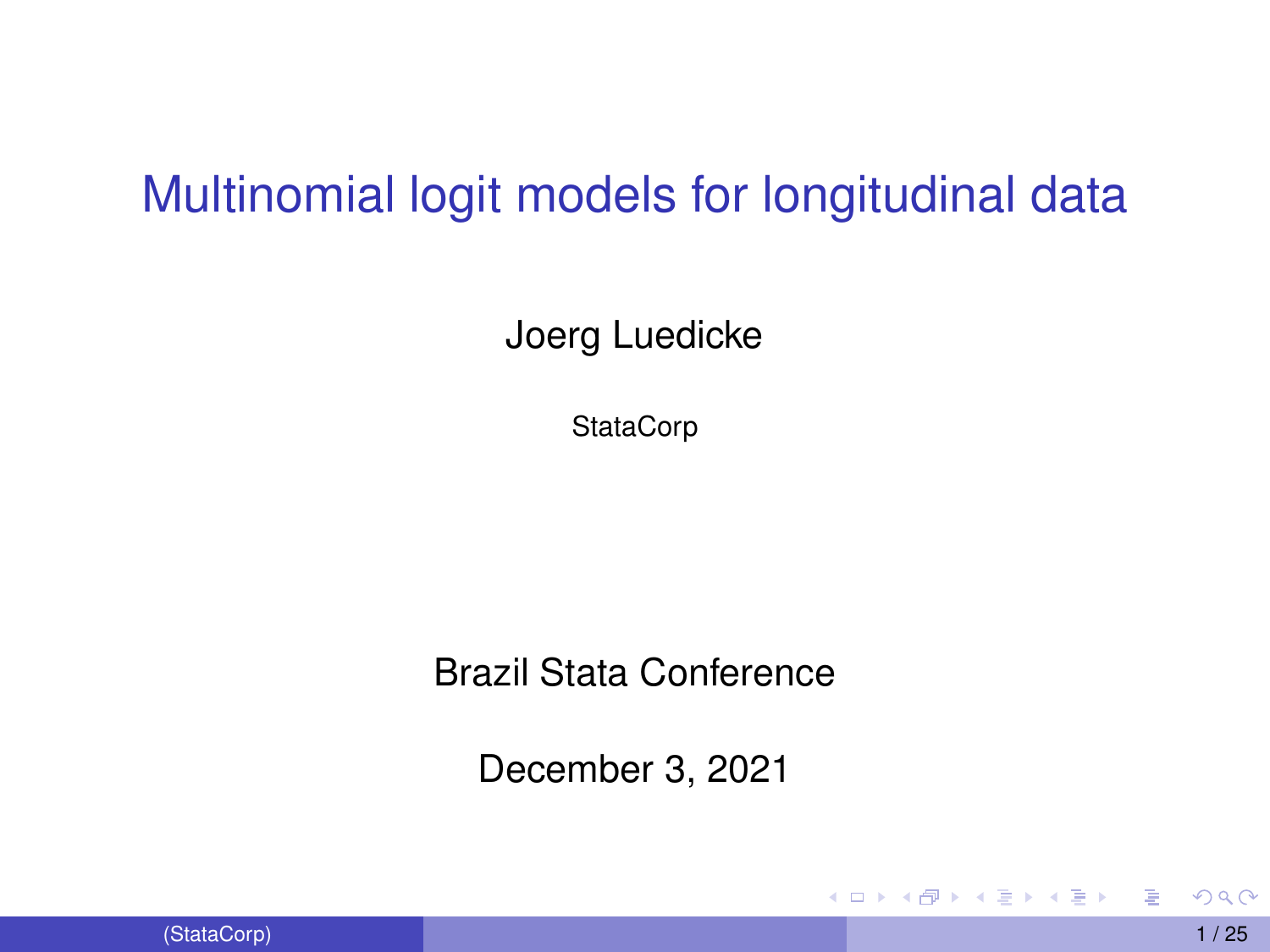## The multinomial logit model

- Primary use case: unordered categorical outcome variable.
- Panel data model in utility-maximization form:  $U_{ijt} = x_{it}\beta_i + u_{ii} + \epsilon_{ijt}$
- *u*<sub>ij</sub> is a panel-level error term, also referred to as panel-level unobservables, that captures (time-invariant) unobserved heterogeneity.
- $\bullet$  Assuming a type-I extreme value distribution for  $\epsilon_{ijt}$  and normalizing with respect to a base category gives rise to the logit model:

$$
Pr(y_{it} = m | x_{it}, \beta_j, u_{ij}) = F(y_{it} = m, x_{it}\beta_j + u_{ij}) =
$$
\n
$$
\frac{1}{1 + \sum_{j=2}^{J} exp(x_{it}\beta_j + u_{ij})}
$$
if  $m = 1$ \n
$$
\frac{exp(x_{it}\beta_m + u_{im})}{1 + \sum_{j=2}^{J} exp(x_{it}\beta_j + u_{ij})}
$$
if  $m > 1$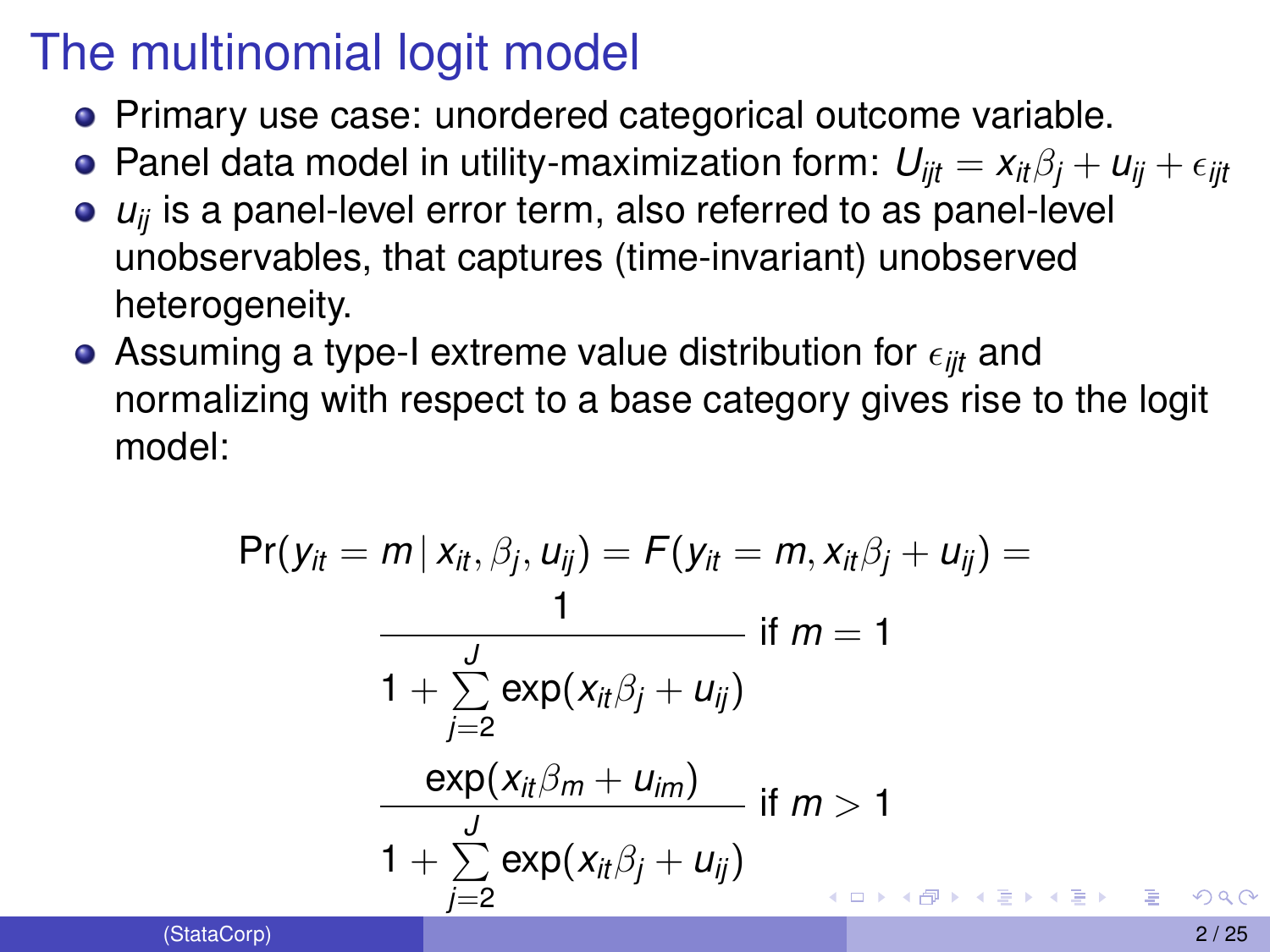#### The random-effects estimator

- **•** xtmlogit implements a random-effects and conditional fixed-effects estimator.
- The random-effects estimator assumes that the panel-level unobservables are uncorrelated with the covariates.
- The fixed-effects estimator relaxes this assumption and the unobservables can be arbitrarily correlated with the covariates.
- **e** Random-effects estimator:

$$
I_i = \int_{-\infty}^{\infty} \cdots \int_{-\infty}^{\infty} \left\{ \prod_{t=1}^{T_i} F(y_{it} = m, \mathbf{x}_{it} \beta_j + u_{ij}) \right\} \phi(u_i, \Sigma_u) du_i
$$

This integral has no closed form and we approximate it using quadrature.

**A BAR BAY**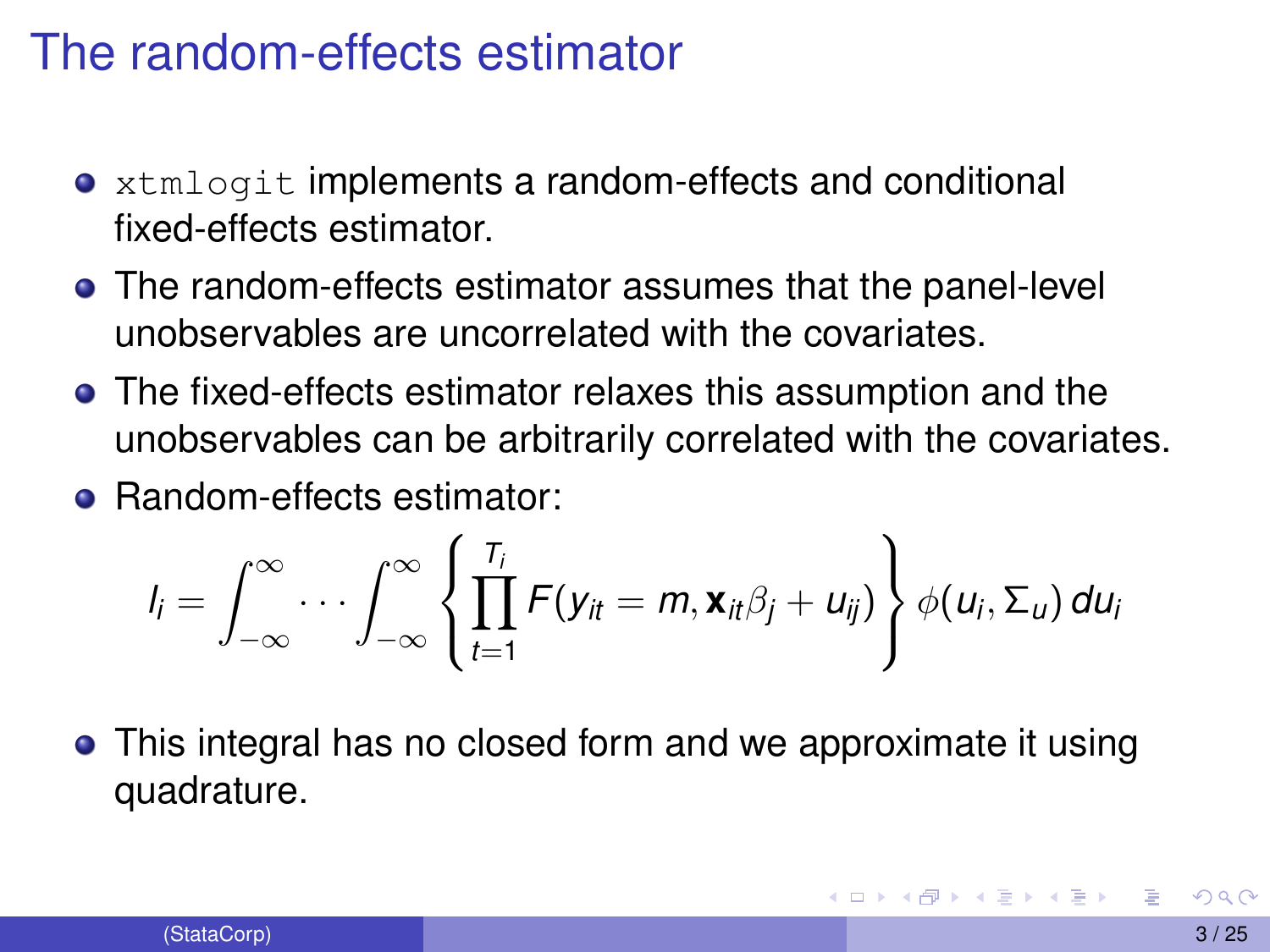## The fixed-effects estimator

**•** Fixed-effects estimator:

$$
\log l_i = \sum_{t=1}^{T_i} \sum_{j=2}^J Y_{ijt} \mathbf{x}_{it} \beta_j - \log \sum_{\tilde{Y}_{ijt} \in \Psi(c_i)} \exp \left( \sum_{t=1}^{T_i} \sum_{j=2}^J \tilde{Y}_{ijt} \mathbf{x}_{it} \beta_j \right)
$$

 $\bullet \Psi(c_i)$  is a set of all permutations of individual i's observed sequence of outcomes that satisfies the condition  $\sum_{t=1}^{T_i} \tilde{Y}_{it} = c_i.$ That is,

$$
\Psi(c_i) = \left\{ \left. \tilde{Y}_i = \left( \tilde{Y}_{i1}, \ldots, \tilde{Y}_{iT_i} \right) \right| \sum_{t=1}^{T_i} \tilde{Y}_{it} = c_i \right\}
$$

- where  $\tilde{\pmb{Y}}_{it} = (\tilde{\pmb{Y}}_{i1t}, \dots, \tilde{\pmb{Y}}_{iJt})$  is a vector of indicators with respect to the permutations of the observed outcome sequence *Y<sup>i</sup>* .
- For example, the sequence  $Y_i = (3, 2, 3)$  has a total of three permutations (including the original sequence): (2, 3, 3), (3, 2, 3), and (3, 3, 2)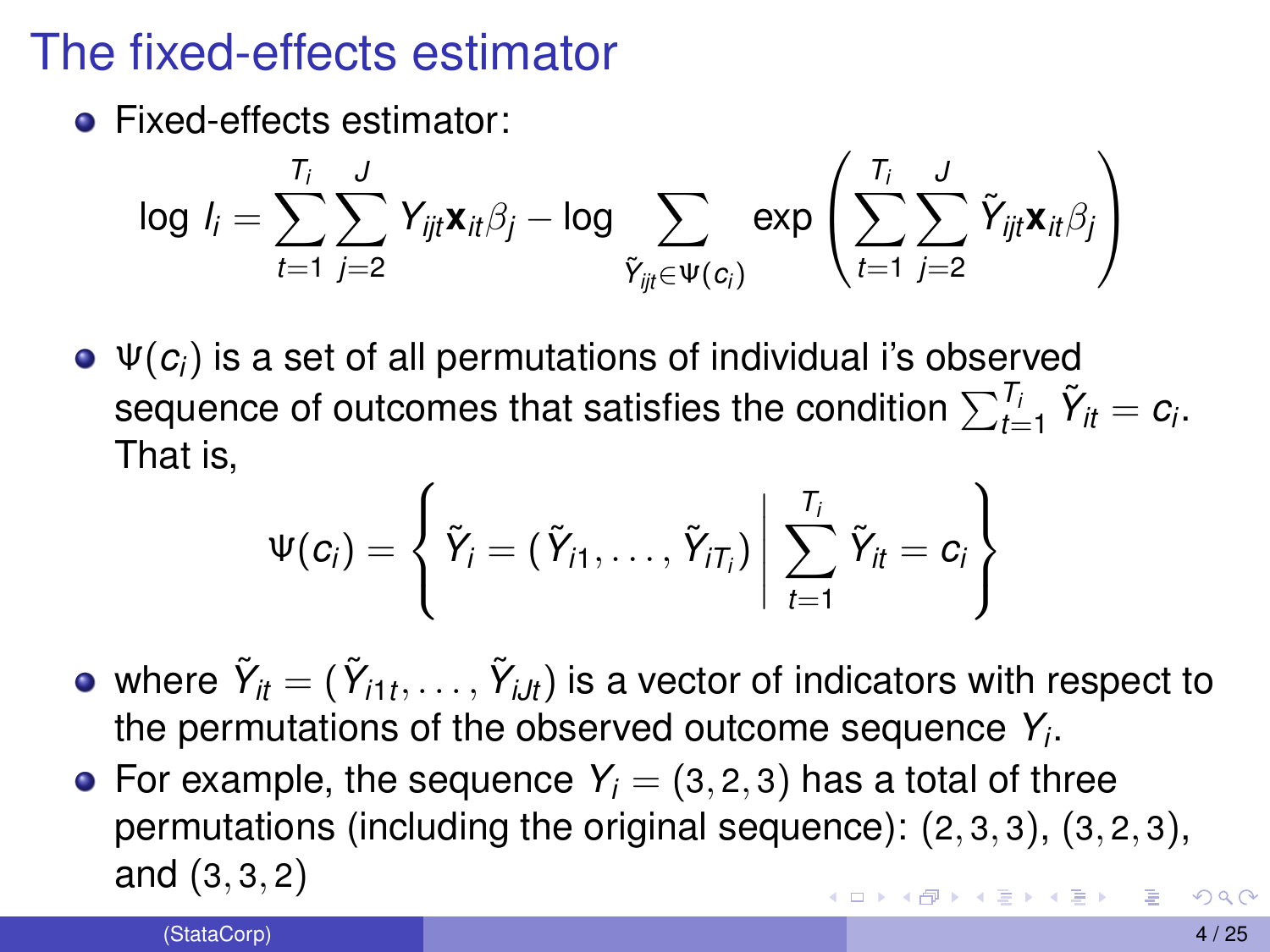## Curse of dimensionality: random-effects estimator

- For the random-effects estimator, the curse is rooted in *J*, the number of outcomes, because we have a *J* − 1 dimensional integral.
- Computation time can be high for more than just three or four outcomes.
- For example, with six outcomes, we have to approximate a five-dimensional integral.
- Using seven quadrature integration points, we would end up with  $7^5 = 16,807$  integration points.
- **If computation time becomes infeasible one might consider using** a single, shared variance component, if appropriate (option covariance(shared)).

<span id="page-4-0"></span>K ロ × K 御 × K 唐 × K 唐 × …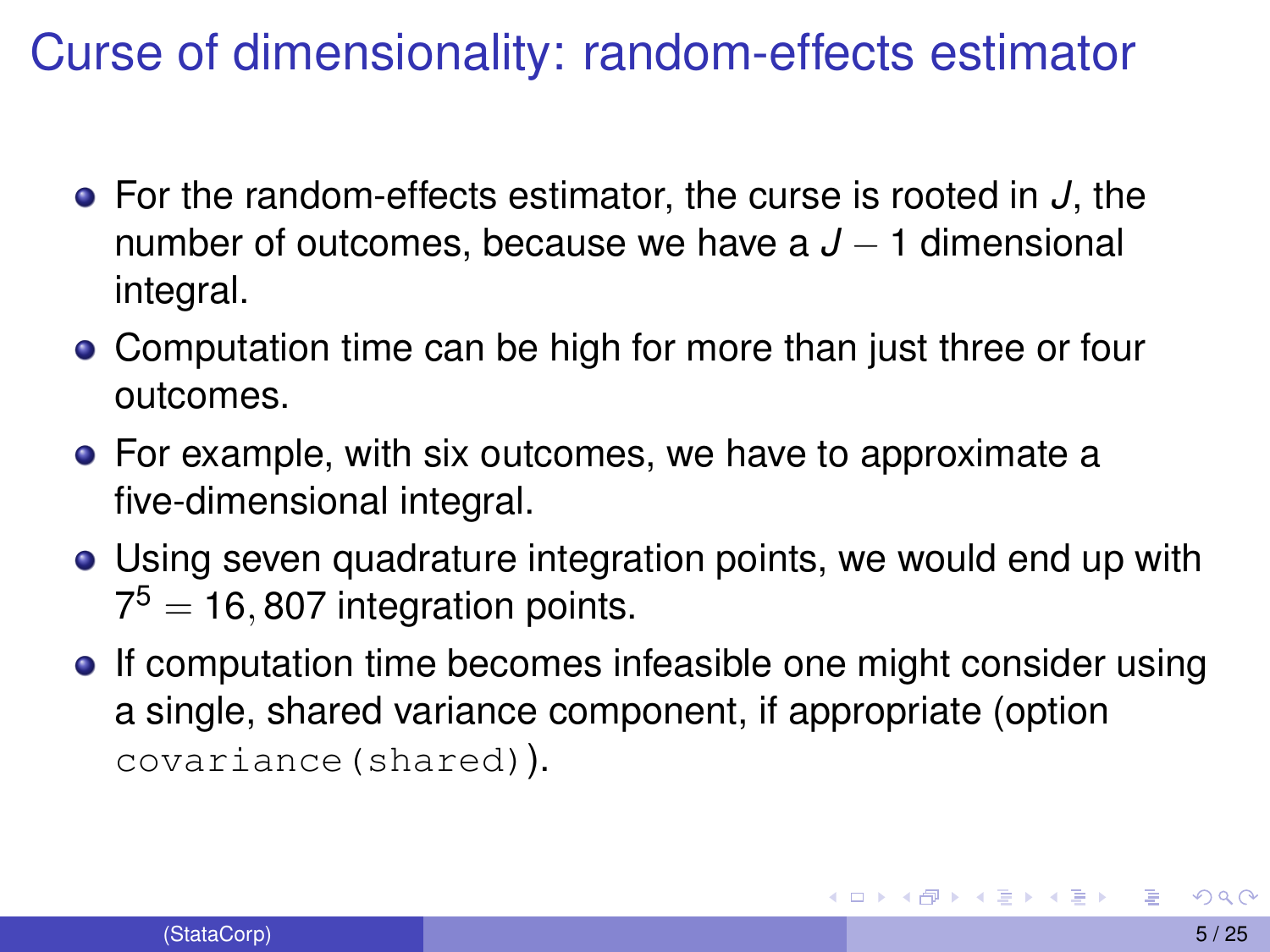## Curse of dimensionality: fixed-effects estimator

- The curse of dimensionality in case of the fixed-effects estimator is rooted mainly in  $T_i$ , the number of repeated observations, and potentially in *J*.
- The number of permutations in Ψ(*ci*) grows exponentially with *T<sup>i</sup>* and can become infeasibly large.
- The number of permutations of panel *i*'s observed vector of outcomes is:

$$
K_i = \frac{T_i!}{c_{i1}! \cdots c_{ij}! \cdots c_{iJ}!}
$$

For example, for an individual with 15 repeated observations in a dataset with 6 outcomes,  $j = 1, 2, \ldots, 6$ , with the sequence of outcomes  $Y_i = (3, 3, 3, 2, 4, 1, 1, 5, 4, 6, 6, 1, 1, 2, 4)$  the size of the set of permutations of this outcome vector is

<span id="page-5-0"></span>
$$
K_i = \frac{15!}{4! \ 2! \ 3! \ 3! \ 1! \ 2!} = 378,378,000
$$

**•** Realistically,  $T_i$  should not be larger than [aro](#page-4-0)[u](#page-6-0)[n](#page-4-0)[d](#page-5-0) [9](#page-6-0) [or](#page-0-0) [1](#page-24-0)[0.](#page-0-0)

(StataCorp) 6 / 25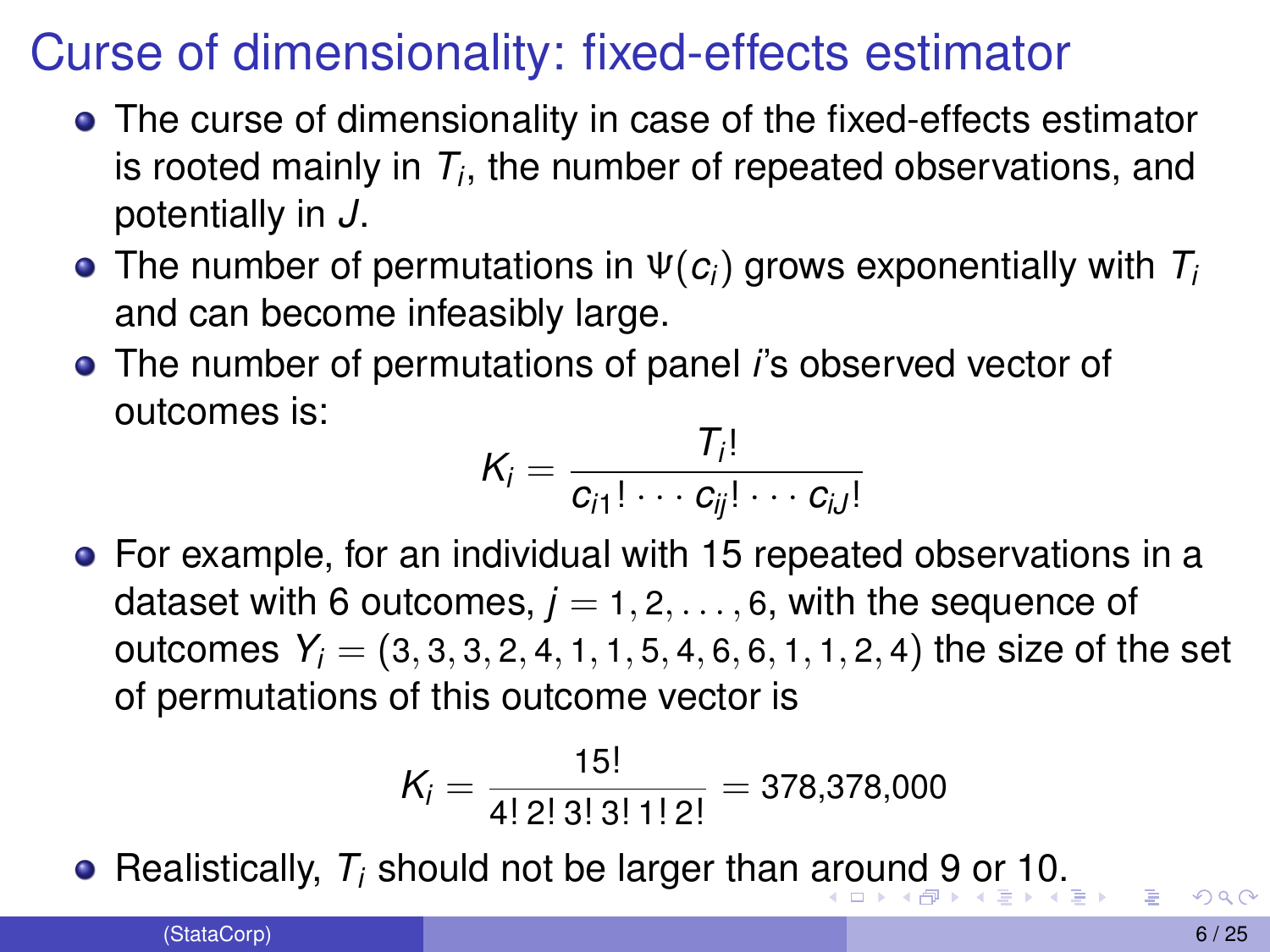## When to use which estimator

- If the assumptions of the random-effects estimator hold, both the random-effects and fixed-effects estimators are consistent, but the random-effects estimator is more efficient. If the assumptions do not hold, the random-effects estimator becomes inconsistent.
- If all we care about is estimating  $\beta_j$ , we should use the fixed-effects estimator because we have to make fewer assumptions.
- Practical consideration: beyond the gain in efficiency, if we want to perform marginal predictions or include time-constant covariates, the random-effects estimator is preferrable.
- With the fixed-effects estimator, we cannot make predictions that account for the panel-level unobservables because these are not parameterized.
- A potential way to decide between the two is to perform a Hausman test.

<span id="page-6-0"></span>ス重める悪め (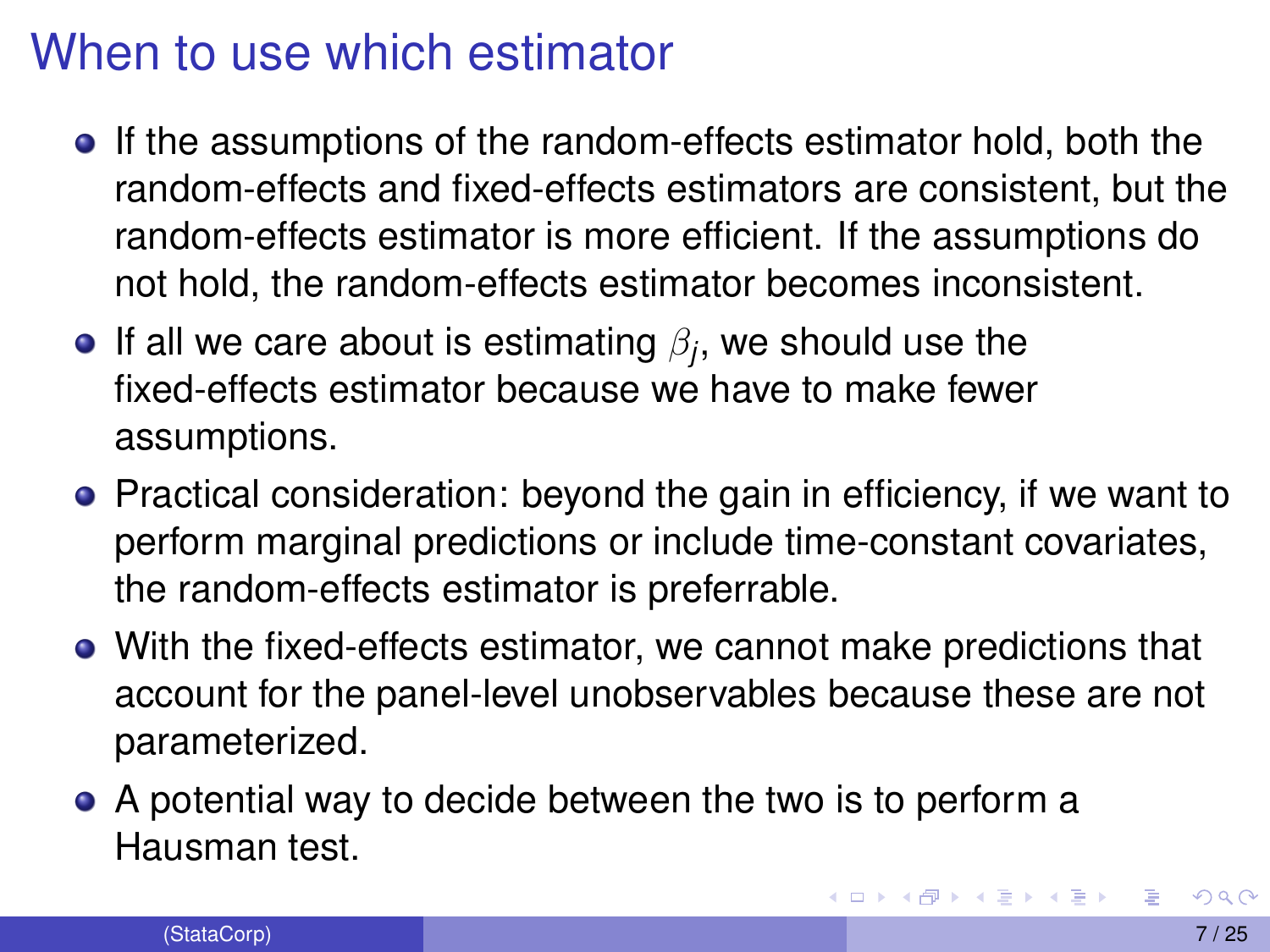#### Some notable features

- In the context of the **random-effects** estimator, we can decide what restrictions to place on the variance-covariance matrix of the random effects:
	- $\triangleright$  covariance (independent); distinct variances, the default
	- $\triangleright$  covariance (unstructured); no restrictions
	- $\triangleright$  covariance (exchangeable); equal variances and covariances
	- $\triangleright$  covariance (identity); equal variances, covariance 0
	- $\triangleright$  covariance (shared); one common random effect
- With the **fixed-effects** estimator, the curse of dimensionality can be alleviated to some degree by taking random samples from the permutation sets using option  $r \cdot \text{sample}($ ).
- xtmlogit can be used with svy
- o bayes: xtmlogit (random-effects estimator)

医单侧 医骨间的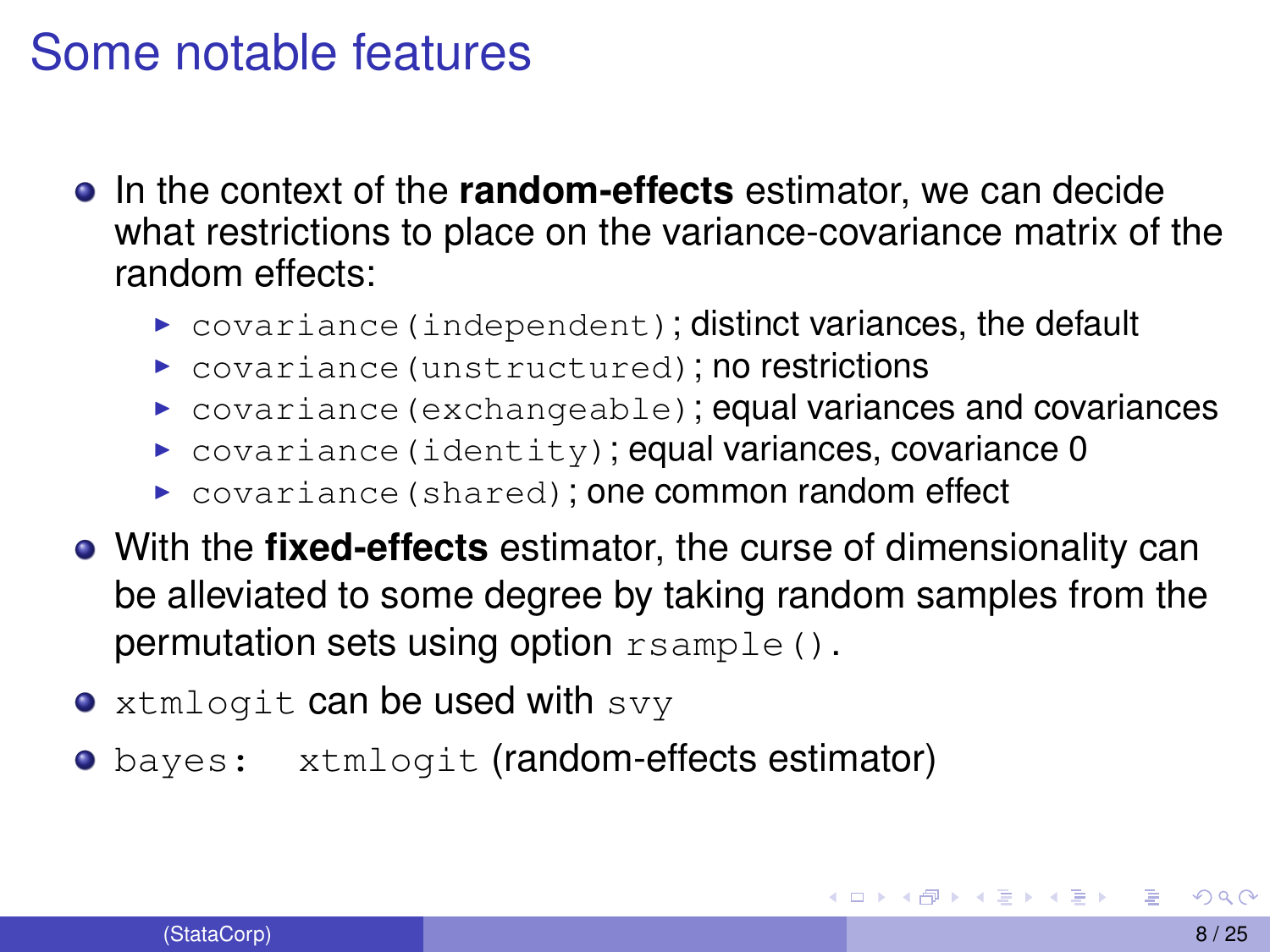## Example data (1)

| . webuse estatus<br>(Fictional employment status data)<br>. describe |                             |                                   |                         |                                                                                                                              |
|----------------------------------------------------------------------|-----------------------------|-----------------------------------|-------------------------|------------------------------------------------------------------------------------------------------------------------------|
| Observations:<br>Variables:                                          |                             | 4,761<br>8                        |                         | Contains data from https://www.stata-press.com/data/r17/estatus.dta<br>Fictional employment status data<br>26 Feb 2021 15:17 |
| Variable<br>name                                                     | Storage<br>type             | Display<br>format                 | Value<br>label          | Variable label                                                                                                               |
| id<br>year<br>estatus<br>hhchild                                     | int<br>int.<br>byte<br>byte | 89.0q<br>89.0q<br>818.0q<br>89.0a | alt<br>noves            | Respondent ID<br>Year of survey<br>Employment status<br>Children <18 years old in<br>household                               |
| hhincome<br>hhsigno                                                  | int<br>byte                 | 810.0q<br>810.0q                  | noves                   | Annual household income (in<br>\$1,000s)<br>Significant other living in                                                      |
| bwinner                                                              | byte                        | 810.0q                            | noves                   | household<br>Primary/sole breadwinner in<br>household                                                                        |
| age                                                                  | byte                        | 810.0q                            |                         | Age (in years)                                                                                                               |
| Sorted by: id year<br>. tab estatus                                  |                             |                                   |                         |                                                                                                                              |
| Employment status                                                    |                             | Freq.                             | Percent                 | Cum.                                                                                                                         |
| Out of labor force                                                   | Unemployed<br>Employed      | 1,682<br>703<br>2,376             | 35.33<br>14.77<br>49.91 | 35.33<br>50.09<br>100.00                                                                                                     |
|                                                                      | Total                       | 4,761                             | 100.00                  |                                                                                                                              |

重

イロトメ 御 トメ 君 トメ 君 トッ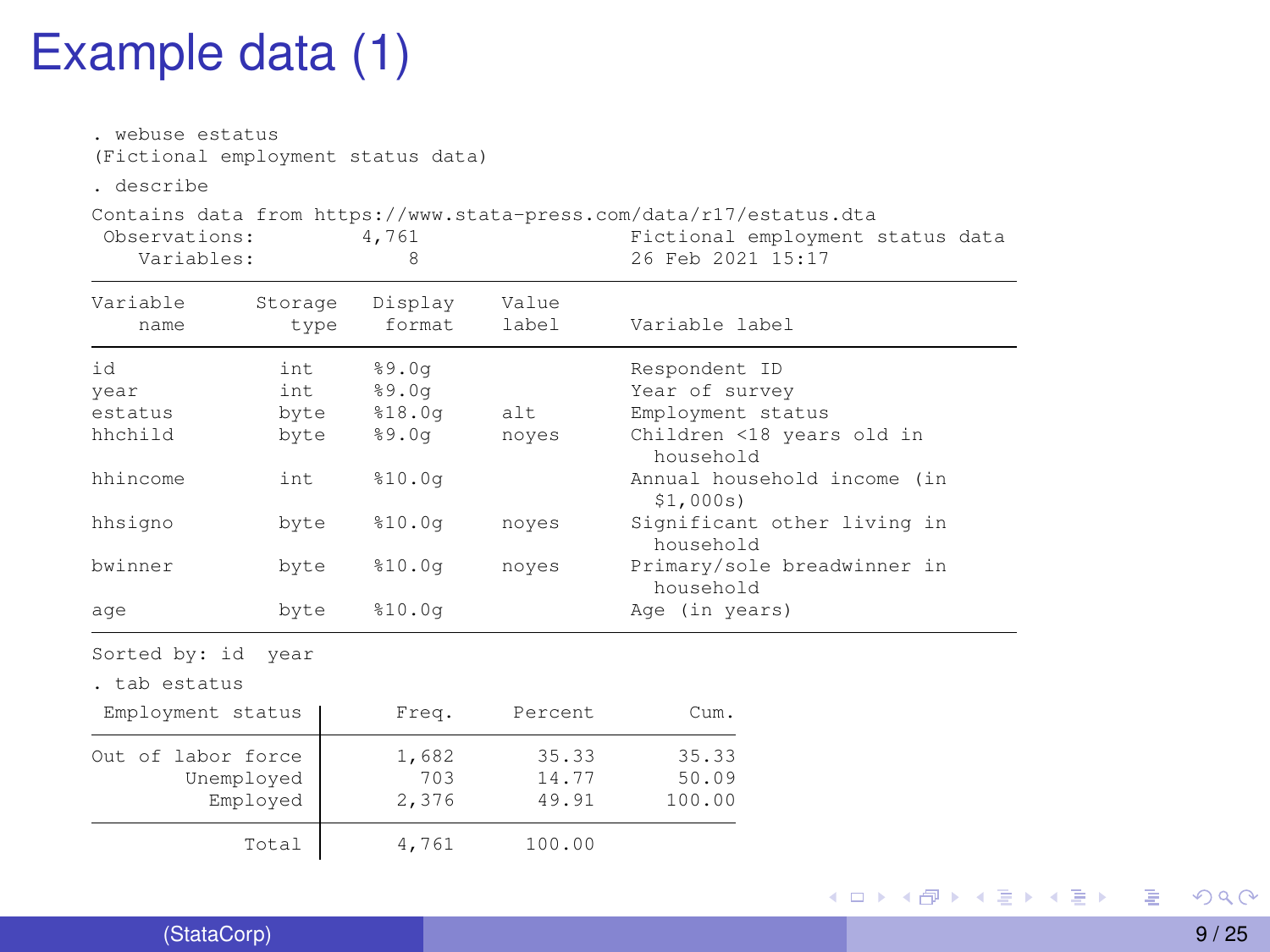## Example data (2)

. list in 1/10, compress noobs

| $\overline{1}$ | id             | year | estatus            | hhc_d | hhi_e | hhs.o | bwi_r | age |
|----------------|----------------|------|--------------------|-------|-------|-------|-------|-----|
| $\mathbf{1}$   | 1              | 2002 | Out of labor force | Yes   | 56    | Yes   | Yes   | 34  |
|                | 1              | 2004 | Out of labor force | Yes   | 62    | No    | Yes   | 36  |
|                | 1              | 2006 | Employed           | Yes   | 68    | Yes   | No    | 38  |
|                | $\mathbf{1}$   | 2008 | Employed           | No    | 73    | No    | Yes   | 40  |
|                | $\mathbf{1}$   | 2010 | Out of labor force | No    | 85    | Yes   | No    | 42  |
| $\mathbf{1}$   | $\overline{2}$ | 2002 | Employed           | No    | 28    | Yes   | No    | 19  |
|                | $\overline{2}$ | 2004 | Out of labor force | Yes   | 26    | Yes   | Yes   | 21  |
|                | $\overline{2}$ | 2006 | Employed           | Yes   | 31    | No    | No    | 23  |
|                | $\overline{2}$ | 2008 | Employed           | Yes   | 36    | Yes   | Yes   | 25  |
|                | $\overline{2}$ | 2010 | Unemployed         | Yes   | 42    | Yes   | No    | 27  |

 $\bar{a}$ 

重

メロメメ 御 メメ きょく きょう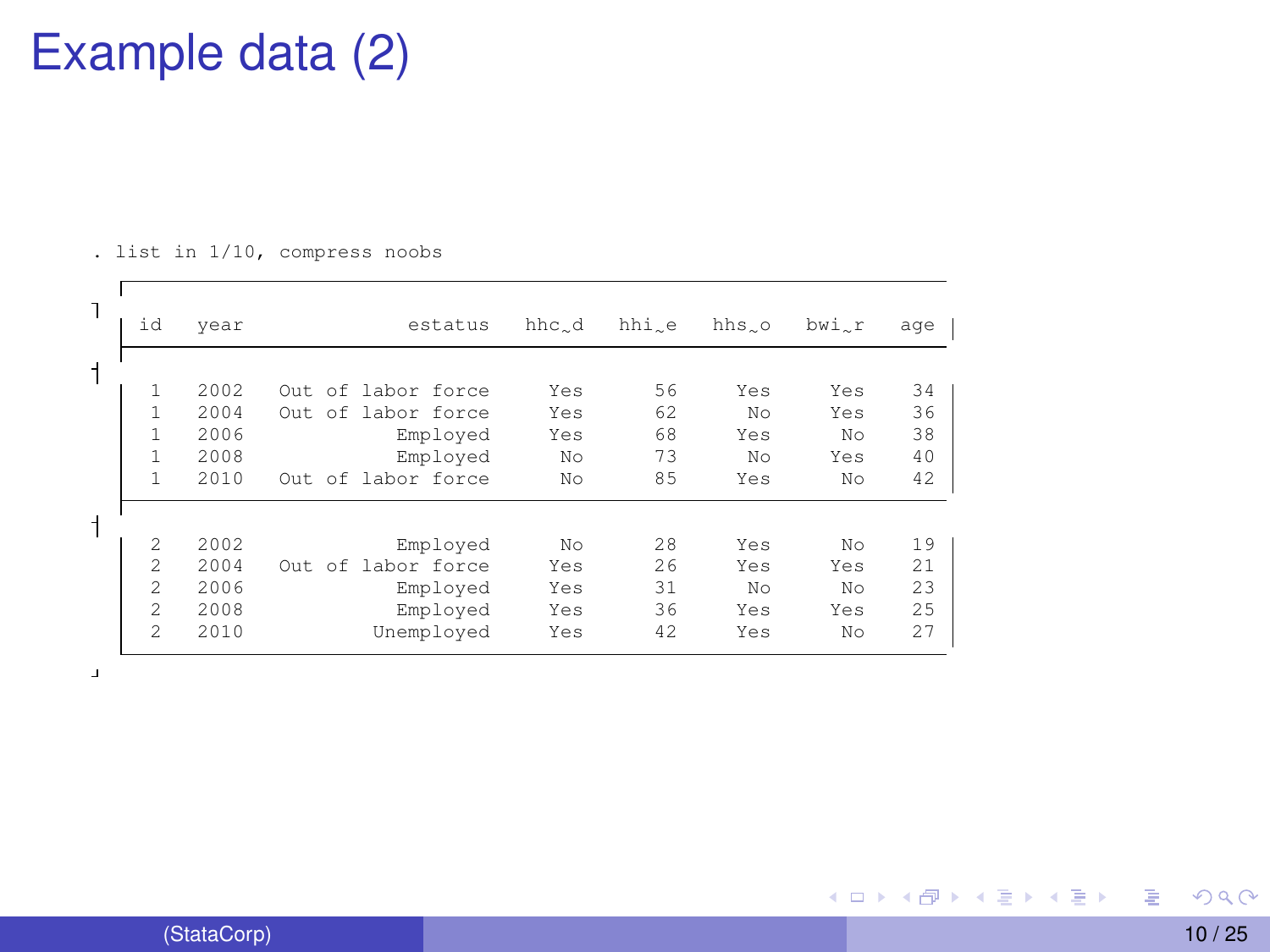## Using mlogit

|                                                                              | . mlogit estatus i.hhchild age hhincome i.hhsigno i.bwinner                                                                                                         |                                  |                             |                         |                                           |                                    |                             |   |          |
|------------------------------------------------------------------------------|---------------------------------------------------------------------------------------------------------------------------------------------------------------------|----------------------------------|-----------------------------|-------------------------|-------------------------------------------|------------------------------------|-----------------------------|---|----------|
| Iteration 0:<br>Iteration 1:<br>Iteration 2:<br>Iteration 3:<br>Iteration 4: | $log$ likelihood = -4746.2288<br>$log$ likelihood = -4586.1414<br>$log$ likelihood = -4581.5114<br>$log$ likelihood = $-4581.496$<br>$log$ likelihood = $-4581.496$ |                                  |                             |                         |                                           |                                    |                             |   |          |
| Multinomial logistic regression                                              |                                                                                                                                                                     |                                  |                             |                         | Number of $obs = 4,761$<br>LR chi2(10)    | $= 329.47$                         |                             |   |          |
| Log likelihood = $-4581.496$                                                 |                                                                                                                                                                     |                                  |                             |                         | Prob > chi2<br>Pseudo R2                  | $= 0.0000$<br>$= 0.0347$           |                             |   |          |
| estatus                                                                      | Coefficient Std. err.                                                                                                                                               |                                  | $\mathbf{z}$                | P >  Z                  |                                           | [95% conf. interval]               |                             |   |          |
| Out of lab_e<br>hhchild<br>Yes<br>age<br>hhincome                            | .3603056<br>$-.0051251$<br>$-.0041118$                                                                                                                              | .0767921<br>.0050107<br>.0012464 | 4.69<br>$-1.02$<br>$-3.30$  | 0.000<br>0.306<br>0.001 | .2097958<br>$-.0149459$<br>$-.0065546$    | .5108155<br>.0046958<br>$-.001669$ |                             |   |          |
| hhsigno<br>Yes                                                               | .4251824                                                                                                                                                            | .085001                          | 5.00                        | 0.000                   | .2585835                                  | .5917814                           |                             |   |          |
| bwinner<br>Yes<br>cons                                                       | $-.4341223$<br>$-.3054547$                                                                                                                                          | .0646731<br>.2219434             | $-6.71$<br>$-1.38$          | 0.000<br>0.169          | $-.5608793$<br>$-.7404558$                | $-.3073654$<br>.1295464            |                             |   |          |
| Unemployed<br>hhchild<br>Yes.<br>age<br>hhincome                             | $-.0421006$<br>.0027158<br>$-.0278535$                                                                                                                              | .1026229<br>.0066839<br>.0020728 | $-0.41$<br>0.41<br>$-13.44$ | 0.682<br>0.685<br>0.000 | $-.2432378$<br>$-.0103845$<br>$-.0319161$ | .1590366<br>.015816<br>$-.0237909$ |                             |   |          |
| hhsigno<br>Yes                                                               | .1070661                                                                                                                                                            | .1100785                         | 0.97                        | 0.331                   | $-.1086839$                               | .3228161                           |                             |   |          |
| bwinner<br>Yes<br>cons                                                       | $-.2185759$<br>.0142404                                                                                                                                             | .0879215<br>.293933              | $-2.49$<br>0.05             | 0.013<br>0.961          | $-.3908989$<br>$-.5618577$                | $-.046253$<br>.5903385             |                             |   |          |
| Employed                                                                     | (base outcome)                                                                                                                                                      |                                  |                             |                         |                                           |                                    |                             |   |          |
|                                                                              |                                                                                                                                                                     |                                  |                             |                         |                                           |                                    | <b>≮ロト ⊀個 ▶ ⊀ 君 ▶ ⊀ 君 ▶</b> | 目 | $\Omega$ |

(StataCorp) 11 / 25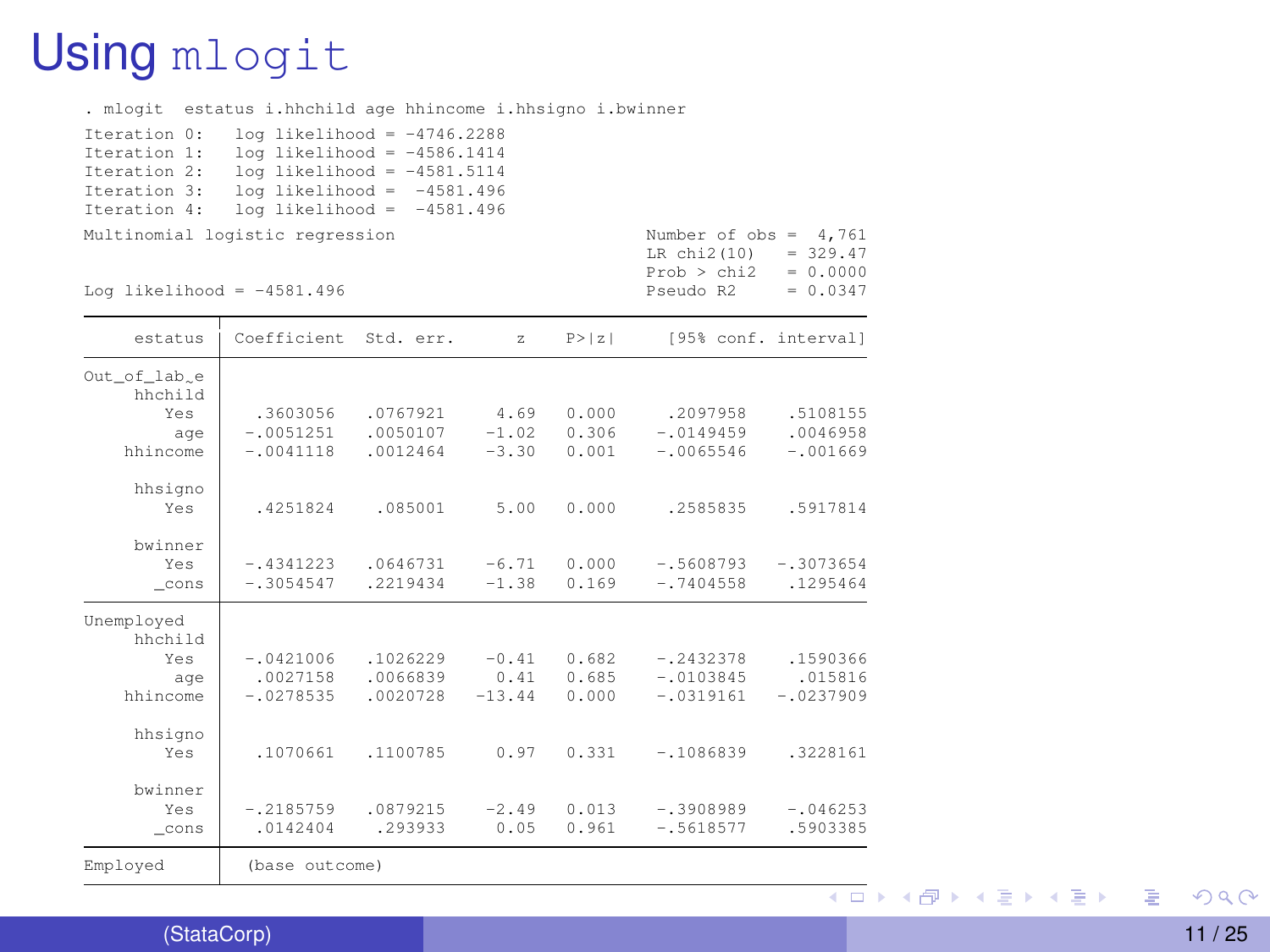#### Panel data model with random effects (1)

```
. xtset id
Panel variable: id (unbalanced)
. xtmlogit estatus i.hhchild age hhincome i.hhsigno i.bwinner
Fitting comparison model ...
Refining starting values:
Grid node 0: log likelihood = -4483.1721
Grid node 1: log likelihood = -4516.6753
Fitting full model:
Iteration 0: log likelihood = -4483.1721<br>Iteration 1: log likelihood = -4474.3849Iteration 1: log likelihood = -4474.3849<br>Iteration 2: log likelihood = -4468.93531<sub>0</sub> likelihood = -4468.9353Iteration 3: log likelihood = -4468.8415<br>Iteration 4: log likelihood = -4468.8413
                 1og likelihood = -4468.8413Random-effects multinomial logistic regression Mumber of obs = 4,761<br>Group variable: id Number of groups = 800
                                                               Number of groups = 800
Random effects u i 6aussian
                                                               Obs per group:
                                                                              min = 5<br>av = 6.0av\sigma =max = 7Integration method: mvaghermite The Integration pts. = 7
                                                               Wald chi2(10) = 239.26<br>Prob > chi2 = 0.0000Log likelihood = -4468.8413estatus | Coefficient Std. err. z P>|z| [95% conf. interval]
```
∍

イロト イ押 トイラト イラトー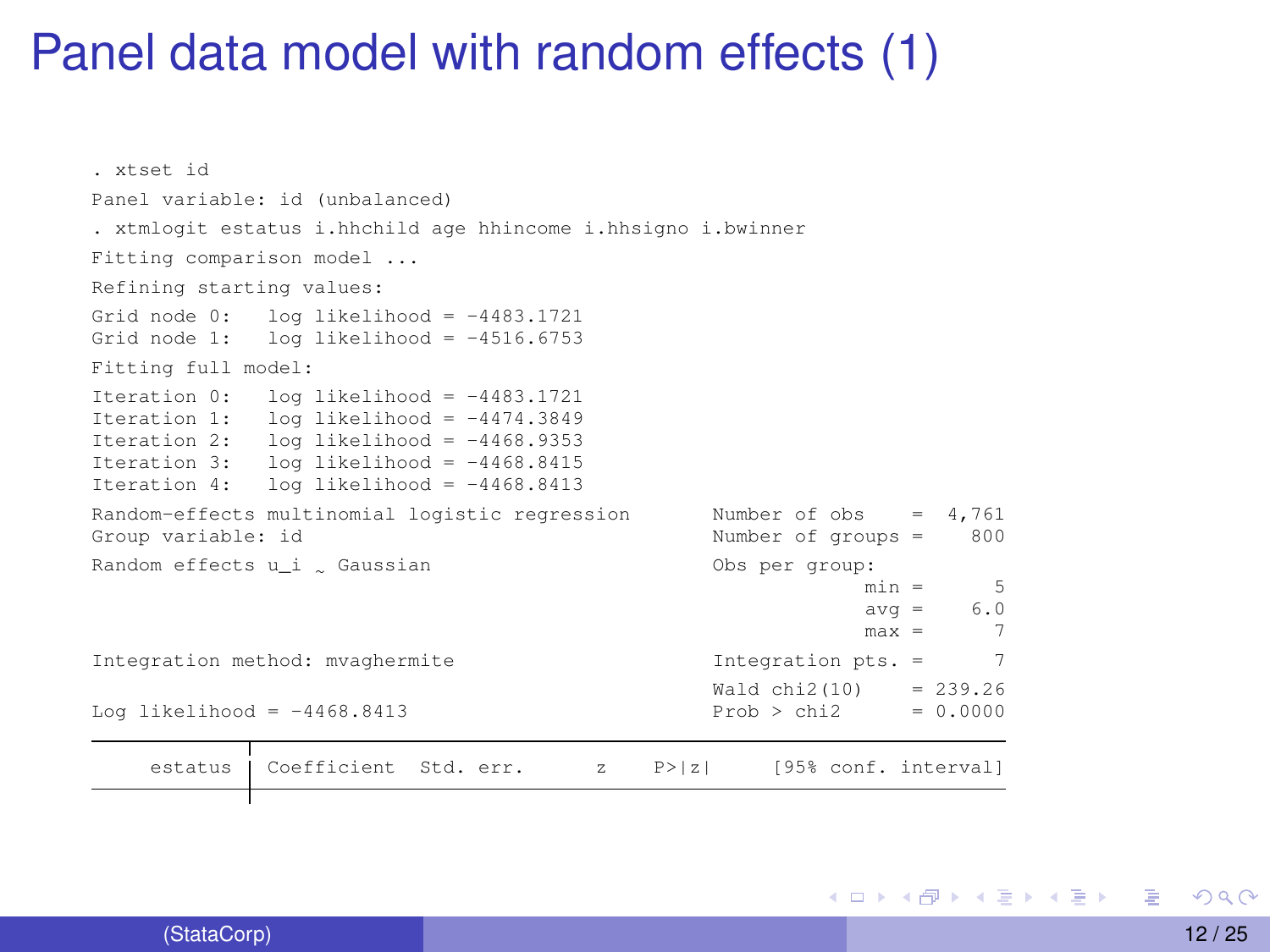## Panel data model with random effects (2)

| estatus                                          | Coefficient            | Std. err.            | $\overline{z}$  | P >  Z         | [95% conf. interval]    |                      |
|--------------------------------------------------|------------------------|----------------------|-----------------|----------------|-------------------------|----------------------|
| Out_of_lab_e                                     |                        |                      |                 |                |                         |                      |
| hhchild                                          |                        |                      |                 |                |                         |                      |
| Yes                                              | .4628125<br>$-1004825$ | .0962758<br>.0066428 | 4.81<br>$-0.73$ | 0.000<br>0.468 | .2741154<br>$-.0178446$ | .6515096<br>.0081946 |
| age<br>hhincome                                  | $-10046922$            | .001839              | $-2.55$         | 0.011          | $-10082965$             | $-10010879$          |
|                                                  |                        |                      |                 |                |                         |                      |
| hhsigno                                          |                        |                      |                 |                |                         |                      |
| Yes                                              | .4967056               | .0946442             | 5.25            | 0.000          | .3112063                | .6822049             |
|                                                  |                        |                      |                 |                |                         |                      |
| bwinner                                          |                        |                      |                 |                |                         |                      |
| Yes                                              | $-.4740919$            | .0727992             | $-6.51$         | 0.000          | $-16167756$             | $-.3314082$          |
| cons                                             | $-.4787579$            | .2845139             | $-1.68$         | 0.092          | $-1.036395$             | .0788792             |
| Unemployed                                       |                        |                      |                 |                |                         |                      |
| hhchild                                          |                        |                      |                 |                |                         |                      |
| Yes                                              | $-.0401989$            | .119596              | $-0.34$         | 0.737          | $-.2746027$             | .1942049             |
| age                                              | .0042644               | .0081818             | 0.52            | 0.602          | $-.0117716$             | .0203004             |
| hhincome                                         | $-.0308468$            | .0026529             | $-11.63$        | 0.000          | $-10360463$             | $-10256473$          |
|                                                  |                        |                      |                 |                |                         |                      |
| hhsigno                                          |                        |                      |                 |                |                         |                      |
| Yes                                              | .0968                  | .1192659             | 0.81            | 0.417          | $-1369568$              | .3305568             |
|                                                  |                        |                      |                 |                |                         |                      |
| bwinner                                          |                        |                      |                 |                |                         |                      |
| Yes                                              | $-.2252587$            | .0951984             | $-2.37$         | 0.018          | $-.4118441$             | $-10386733$          |
| cons                                             | $-10953821$            | .3508736             | $-0.27$         | 0.786          | $-.7830817$             | .5923175             |
| Employed                                         | (base outcome)         |                      |                 |                |                         |                      |
| var(u1)                                          | .8587807               | .1090216             |                 |                | .6696113                | 1.101392             |
| var(u2)                                          | .7370366               | .1388917             |                 |                | .5094287                | 1.066338             |
|                                                  |                        |                      |                 |                |                         |                      |
| LR test vs. multinomial logit: $chi(2) = 225.31$ |                        |                      |                 |                | $Prob > chi2 = 0.0000$  |                      |

Note: LR test is conservative and provided only for reference.  $\overline{a}$   $\rightarrow$   $\overline{a}$   $\rightarrow$   $\overline{a}$   $\rightarrow$   $\overline{a}$   $\rightarrow$   $\overline{a}$   $\rightarrow$   $\overline{a}$ 

(StataCorp) 13 / 25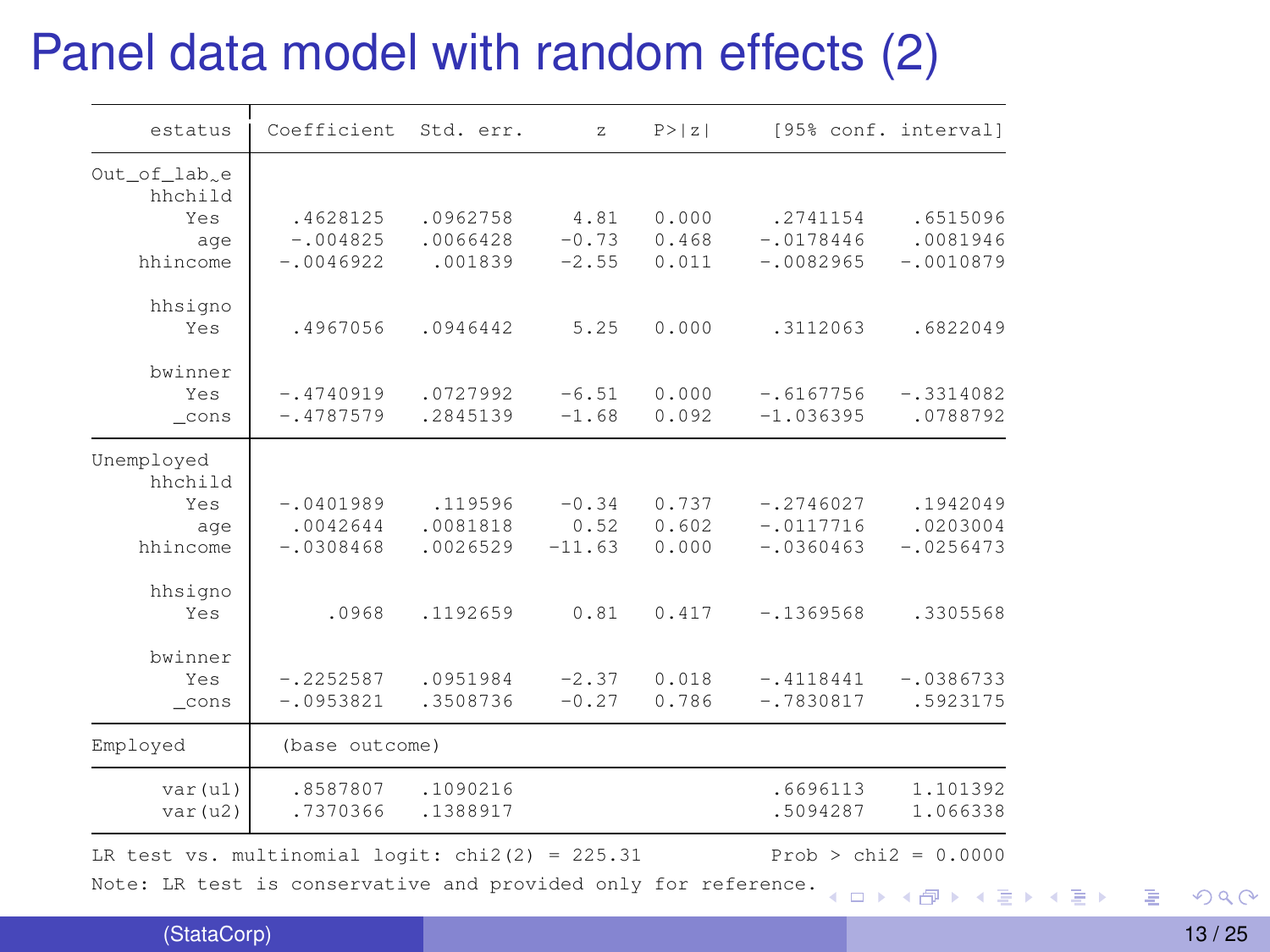## Displaying relative-risk ratios

| . xtmlogit, rrr                                                      |                |           |                |        |                                     |                        |  |
|----------------------------------------------------------------------|----------------|-----------|----------------|--------|-------------------------------------|------------------------|--|
| Random-effects multinomial logistic regression<br>Group variable: id |                |           |                |        | Number of obs<br>Number of groups = | 4,761<br>$-$<br>800    |  |
| Random effects u_i _ Gaussian                                        |                |           |                |        | Obs per group:                      |                        |  |
|                                                                      |                |           |                |        |                                     | $min -$<br>5           |  |
|                                                                      |                |           |                |        |                                     | 6.0<br>$avq =$         |  |
|                                                                      |                |           |                |        |                                     | 7<br>$max -$           |  |
| Integration method: mvaghermite                                      |                |           |                |        | Integration pts. -                  | $\overline{7}$         |  |
|                                                                      |                |           |                |        |                                     |                        |  |
| Log likelihood - $-4468.8413$                                        |                |           |                |        | Wald chi2 (10)<br>Prob > chi2       | $-239.26$<br>$-0.0000$ |  |
|                                                                      |                |           |                |        |                                     |                        |  |
| estatus                                                              | <b>RRR</b>     | Std. err. | $\overline{z}$ | P >  Z | [95% conf. interval]                |                        |  |
| $Out_of_labels e$                                                    |                |           |                |        |                                     |                        |  |
| hhchild                                                              |                |           |                |        |                                     |                        |  |
| Yes                                                                  | 1.588535       | .1529375  | 4.81           | 0.000  | 1.315367                            | 1.918435               |  |
| age                                                                  | .9951866       | .0066108  | $-0.73$        | 0.468  | .9823137                            | 1.008228               |  |
| hhincome                                                             | .9953188       | .0018303  | $-2.55$        | 0.011  | .9917379                            | .9989127               |  |
| hhsigno                                                              |                |           |                |        |                                     |                        |  |
| Yes                                                                  | 1.643299       | .1555288  | 5.25           | 0.000  | 1.365071                            | 1.978235               |  |
|                                                                      |                |           |                |        |                                     |                        |  |
| bwinner                                                              |                |           |                |        |                                     |                        |  |
| Yes                                                                  | .6224501       | .0453138  | $-6.51$        | 0.000  | .5396818                            | .7179121               |  |
| $_{cons}$                                                            | .6195525       | .1762713  | $-1.68$        | 0.092  | .3547312                            | 1.082074               |  |
| Unemployed                                                           |                |           |                |        |                                     |                        |  |
| hhchild                                                              |                |           |                |        |                                     |                        |  |
| Yes                                                                  | .9605983       | .1148837  | $-0.34$        | 0.737  | .7598739                            | 1.214345               |  |
| age                                                                  | 1.004274       | .0082168  | 0.52           | 0.602  | .9882974                            | 1.020508               |  |
| hhincome                                                             | .9696241       | .0025723  | $-11.63$       | 0.000  | .9645956                            | .9746788               |  |
|                                                                      |                |           |                |        |                                     |                        |  |
| hhsigno                                                              |                |           |                |        |                                     |                        |  |
| Yes                                                                  | 1.10164        | .1313881  | 0.81           | 0.417  | .8720079                            | 1.391743               |  |
|                                                                      |                |           |                |        |                                     |                        |  |
| bwinner                                                              |                |           |                |        |                                     |                        |  |
| Yes                                                                  | .7983097       | .0759978  | $-2.37$        | 0.018  | .6624275                            | .9620649               |  |
| $_{cons}$                                                            | .9090255       | .3189531  | $-0.27$        | 0.786  | .4569955                            | 1.808174               |  |
| Employed                                                             | (base outcome) |           |                |        |                                     |                        |  |
| var (u1)                                                             | .8587807       | .1090216  |                |        | .6696113                            | 1.101392               |  |
| var(u2)                                                              | .7370366       | .1388917  |                |        | .5094287                            | 1.066338               |  |
|                                                                      |                |           |                |        |                                     |                        |  |

Note: Estimates are transformed only in the first 3 equations to relative-risk ratios.

Note: **\_cons** estimates baseline relative risk (conditional on zero random effects).

LR test vs. multinomial logit: chi2(2) = 225.31 Prob > chi2 = 0.0000

Note: LR test is conservative and provided only for reference.

重

メロメメ 御 メメ きょく きょう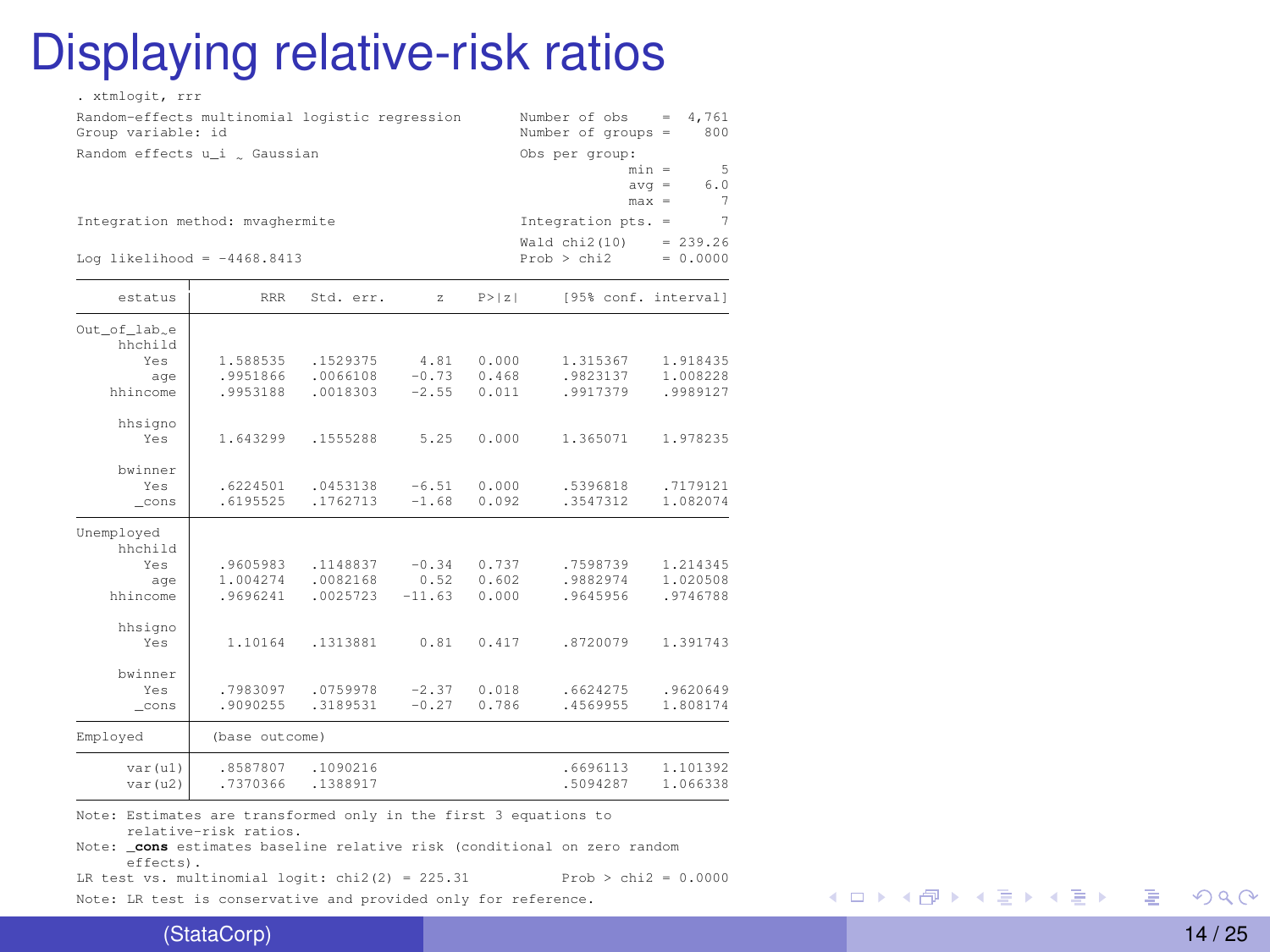#### Unstructured covariance estimation (1)

. xtmlogit estatus i.hhchild age hhincome i.hhsigno i.bwinner, covariance(unstr > uctured) Fitting comparison model ... Refining starting values: Grid node 0: log likelihood =  $-4483.1721$ <br>Grid node 1: log likelihood =  $-4516.6753$  $log 1$ ikelihood = -4516.6753 Fitting full model: Iteration 0: log likelihood =  $-4483.1721$ <br>Iteration 1: log likelihood =  $-4454.5313$  $1$ og likelihood = -4454.5313 Iteration 2: log likelihood = -4438.9076 Iteration 3: log likelihood = -4438.2905 Iteration  $4:$  log likelihood =  $-4438.2887$ Iteration 5: log likelihood = -4438.2887 Random-effects multinomial logistic regression Mumber of obs = 4,761<br>Group variable: id Number of groups = Random effects u i . Gaussian Obs per group:  $min = 5$ <br> $avg = 6.0$  $\text{avg} = 6.0$ <br>max = 7  $m \circ v =$ Integration method: mvaghermite The Integration pts. =  $Wald chi2(10) = 242.93$ <br> $Prob > chi2 = 0.0000$ Log likelihood =  $-4438.2887$ estatus Coefficient Std. err. z P>|z| [95% conf. interval]

<span id="page-14-0"></span>∍

イロト イ押 トイラト イラトー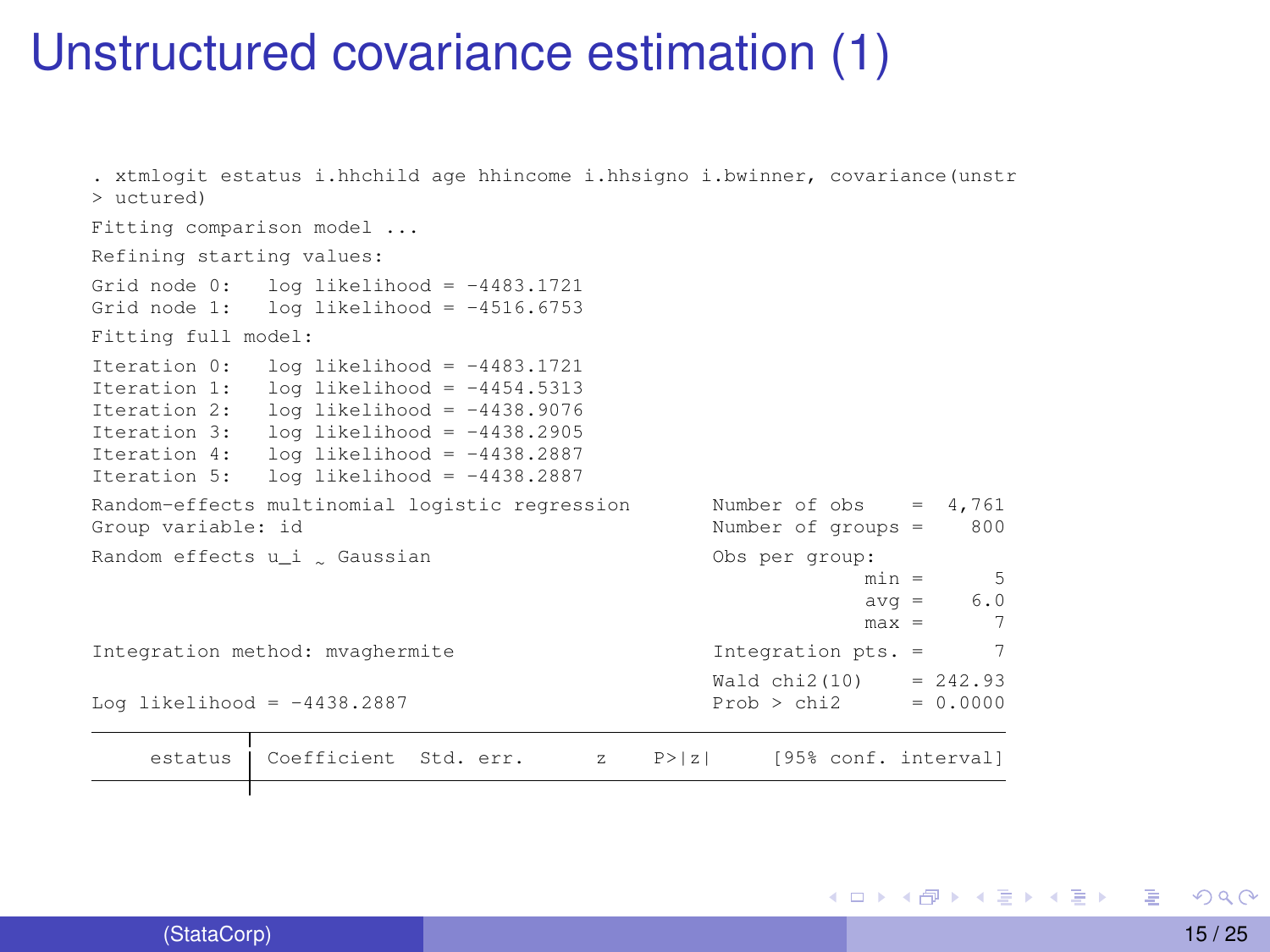#### Unstructured covariance estimation (2)

| estatus                 | Coefficient             | Std. err.            | $\bar{z}$        | P >  Z         |                            | [95% conf. interval]    |
|-------------------------|-------------------------|----------------------|------------------|----------------|----------------------------|-------------------------|
| Out of lab_e<br>hhchild |                         |                      |                  |                |                            |                         |
| Yes                     | .4924799                | .1002988             | 4.91             | 0.000          | .295898                    | .6890619                |
| age                     | $-1004219$              | .0070064             | $-0.60$          | 0.547          | $-10179513$                | .0095133                |
| hhincome                | $-1006046$              | .001992              | $-3.04$          | 0.002          | $-10099503$                | $-.0021417$             |
| hhsigno                 |                         |                      |                  |                |                            |                         |
| Yes                     | .5036976                | .0966982             | 5.21             | 0.000          | .3141726                   | .6932225                |
| bwinner                 |                         |                      |                  |                |                            |                         |
| Yes                     | $-1489057$              | .0745454             | $-6.56$          | 0.000          | $-16351632$                | $-.3429507$             |
| cons                    | $-.3930378$             | .298386              | $-1.32$          | 0.188          | $-19778636$                | .191788                 |
| Unemployed              |                         |                      |                  |                |                            |                         |
| hhchild                 |                         |                      |                  |                |                            |                         |
| Yes                     | .0399687                | .1238417             | 0.32             | 0.747          | $-.2027565$                | .2826939                |
| age<br>hhincome         | .0045538<br>$-.0315377$ | .0085081<br>.0027426 | 0.54<br>$-11.50$ | 0.592<br>0.000 | $-.0121219$<br>$-10369131$ | .0212294<br>$-10261624$ |
|                         |                         |                      |                  |                |                            |                         |
| hhsigno                 |                         |                      |                  |                |                            |                         |
| Yes                     | .1495817                | .1214242             | 1.23             | 0.218          | $-10884053$                | .3875687                |
| bwinner                 |                         |                      |                  |                |                            |                         |
| Yes                     | $-.2552257$             | .0968165             | $-2.64$          | 0.008          | $-.4449826$                | $-10654689$             |
| cons                    | $-.0417024$             | .3633406             | $-0.11$          | 0.909          | $-.7538368$                | .670432                 |
| Employed                | (base outcome)          |                      |                  |                |                            |                         |
| var(u1)                 | 1.132081                | .1331468             |                  |                | .899012                    | 1.425572                |
| var(u2)                 | 1.102612                | .1698422             |                  |                | .8152803                   | 1.49121                 |
| cov(u1, u2)             | .7871916                | .1222148             | 6.44             | 0.000          | .547655                    | 1.026728                |

LR test vs. multinomial logit: chi2(3) = 286.41 Prob [>](#page-14-0) c[hi2](#page-16-0)[= 0](#page-15-0)[.0](#page-16-0)[000](#page-0-0)<br>Note: IB test is concernative and provided calculate personance  $\{\Box\}$  ( $\overline{\Box}$ )  $\{\Box\}$ )  $\{\Box\}$ 

Note: LR test is conservative and provided only for reference.

(StataCorp) 16 / 25

<span id="page-15-0"></span>活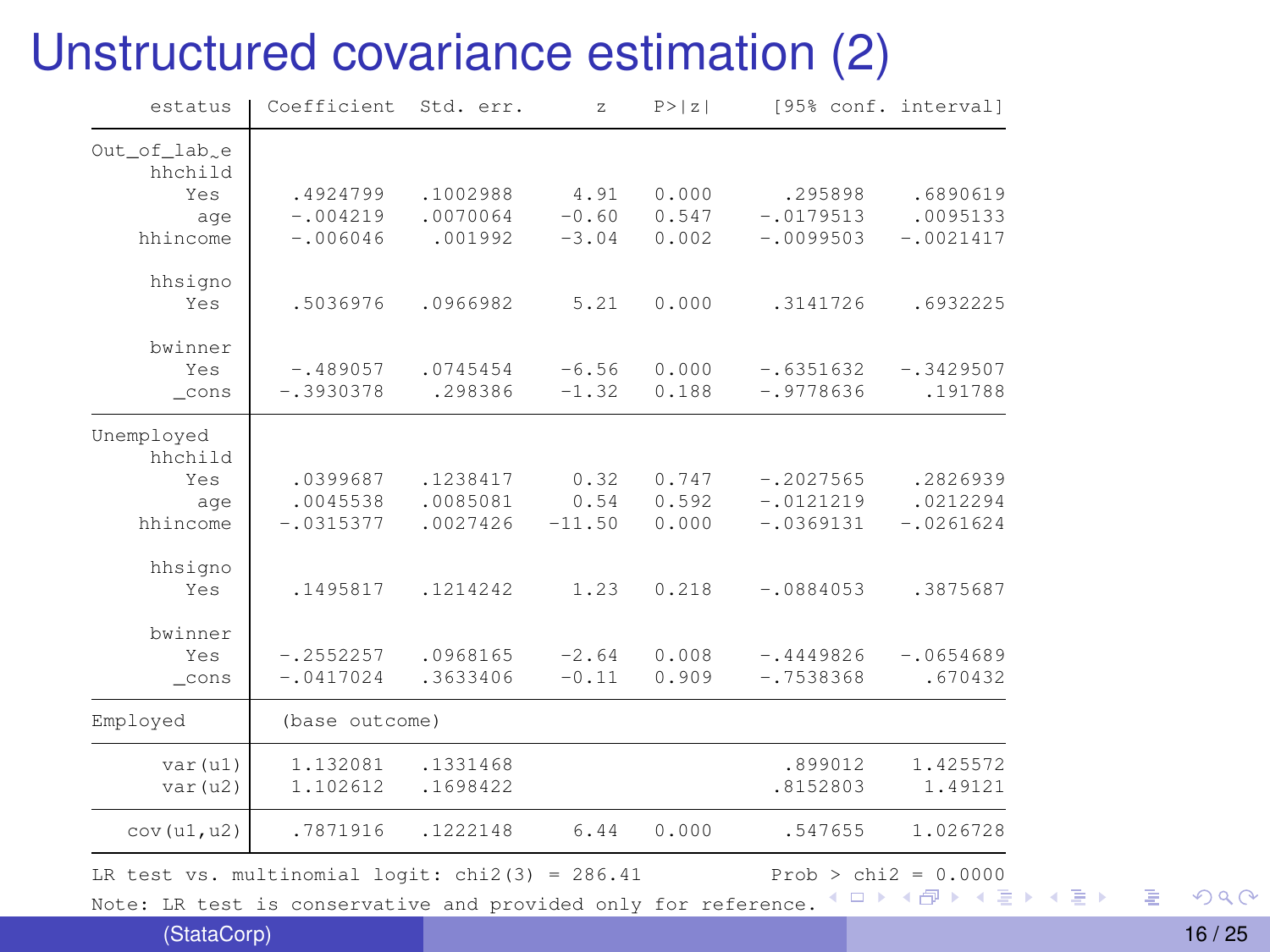## Standard deviation and correlation

. estat sd

| estatus          | Coefficient Std. err. |                      | $\mathbb{Z}$ | P >  Z | [95% conf. interval] |                      |
|------------------|-----------------------|----------------------|--------------|--------|----------------------|----------------------|
| sd(u1)<br>sd(u2) | 1.063993<br>1.050053  | .0625694<br>.0808731 |              |        | .9481624<br>.9029287 | 1.193973<br>1.221151 |
| corr(ul, u2)     | .7045801              | .0632646             | 11.14        | 0.000  | .5581225             | .8084624             |

<span id="page-16-0"></span>活

メロトメ 御 トメ 君 トメ 君 ト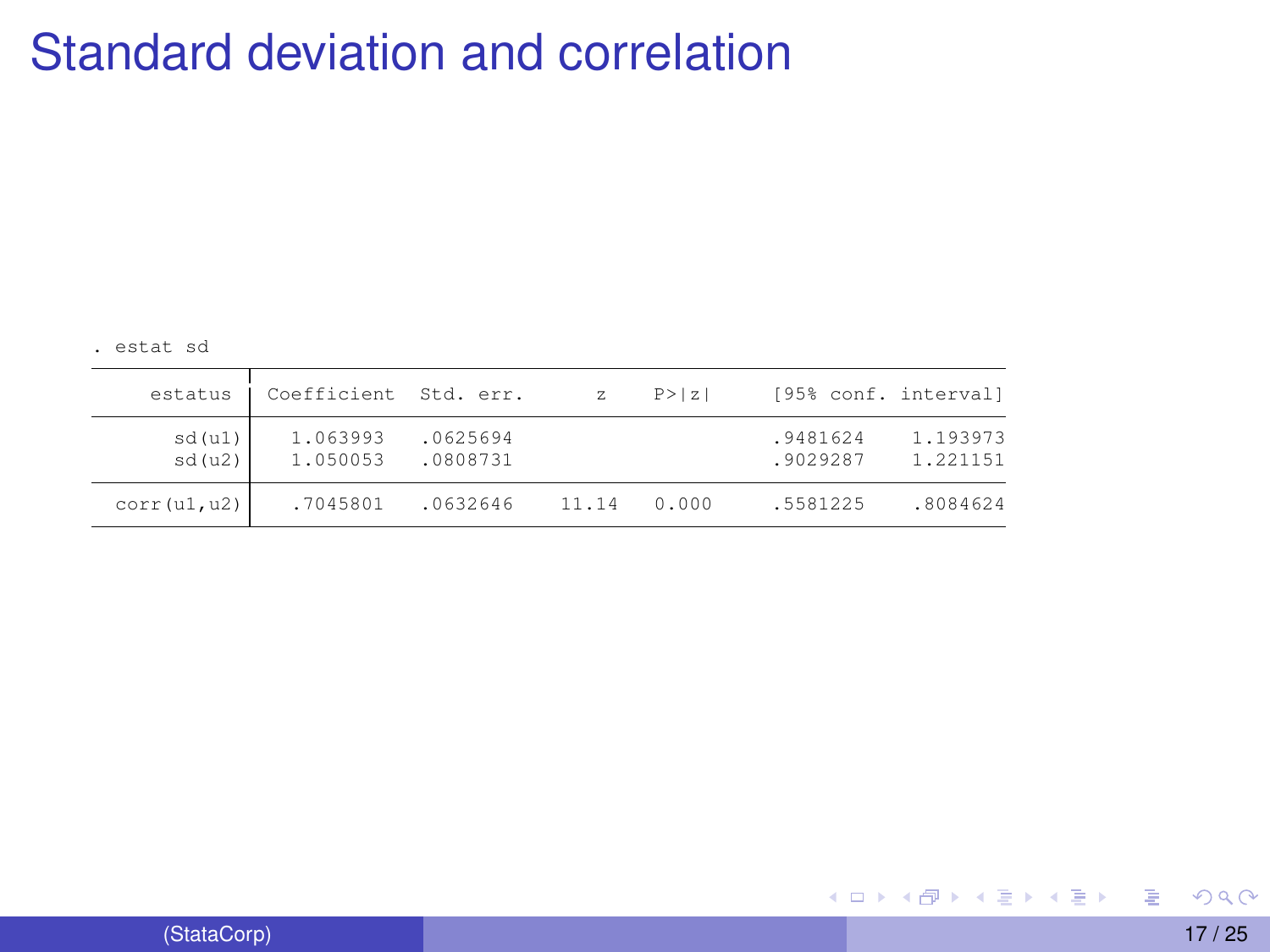#### Panel data model with conditional fixed effects (1)

```
. xtmlogit estatus i.hhchild age hhincome i.hhsigno i.bwinner, fe
note: 80 groups (451 obs) omitted because of no variation in the outcome
      variable over time.
Computing initial values ...
Setting up 26,168 permutations:
....10%....20%....30%....40%....50%....60%....70%....80%....90%....100%
Fitting full model:
Iteration 0: log likelihood = -2136.5919
Iteration 1: log likelihood = -2136.2728
Iteration 2: log 1ikelihood = -2136.2728
Fixed-effects multinomial logistic regression Mumber of obs = 4,310<br>Group variable: id in Number of oroups = 720
                                                     Number of groups =Obs per group:
                                                                   min = 5\text{avg} = 6.0<br>\text{max} = 7max =LR \text{ chi} 2(10) = 103.29Log likelihood = -2136.2728 Prob > chi2 = 0.0000
     estatus | Coefficient Std. err. z P>|z| [95% conf. interval]
```
∍

イロト イ押 トイラト イラトー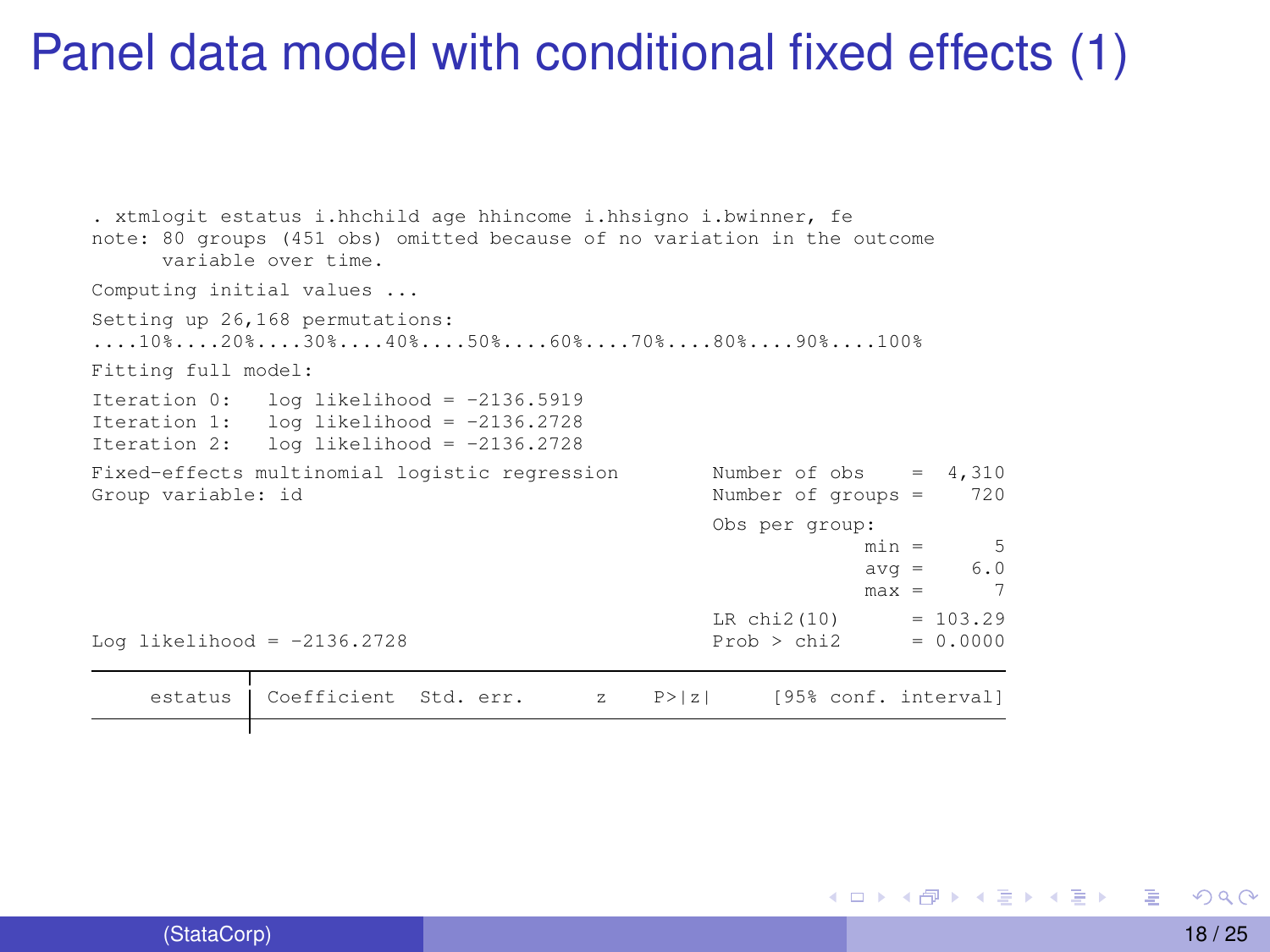## Panel data model with conditional fixed effects (2)

| estatus                 | Coefficient Std. err. |          | $\mathbb{Z}$ | P >  Z |             | [95% conf. interval] |
|-------------------------|-----------------------|----------|--------------|--------|-------------|----------------------|
| Out of lab e<br>hhchild |                       |          |              |        |             |                      |
| Yes                     | .5881852              | .1258696 | 4.67         | 0.000  | .3414854    | .834885              |
| age                     | $-.0003842$           | .0147741 | $-0.03$      | 0.979  | $-10293409$ | .0285725             |
| hhincome                | $-.0122043$           | .0088464 | $-1.38$      | 0.168  | $-.029543$  | .0051344             |
| hhsigno                 |                       |          |              |        |             |                      |
| Yes                     | .5090034              | .100111  | 5.08         | 0.000  | .3127893    | .7052174             |
| bwinner                 |                       |          |              |        |             |                      |
| Yes                     | $-14655745$           | .0782841 | $-5.95$      | 0.000  | $-.6190085$ | $-.3121406$          |
| Unemployed              |                       |          |              |        |             |                      |
| hhchild                 |                       |          |              |        |             |                      |
| Yes                     | .163612               | .1638934 | 1.00         | 0.318  | $-.1576132$ | .4848372             |
| age                     | .0063355              | .019404  | 0.33         | 0.744  | $-10316957$ | .0443667             |
| hhincome                | $-.029742$            | .0120031 | $-2.48$      | 0.013  | $-10532676$ | $-10062164$          |
| hhsigno                 |                       |          |              |        |             |                      |
| Yes                     | .1173192              | .1301364 | 0.90         | 0.367  | $-.1377435$ | .3723819             |
| bwinner                 |                       |          |              |        |             |                      |
| Yes                     | $-.2489958$           | .1030027 | $-2.42$      | 0.016  | $-.4508773$ | $-.0471142$          |
| Employed                | (base outcome)        |          |              |        |             |                      |

(StataCorp) 19 / 25

 $298$ 

重

イロト イ押 トイラト イラト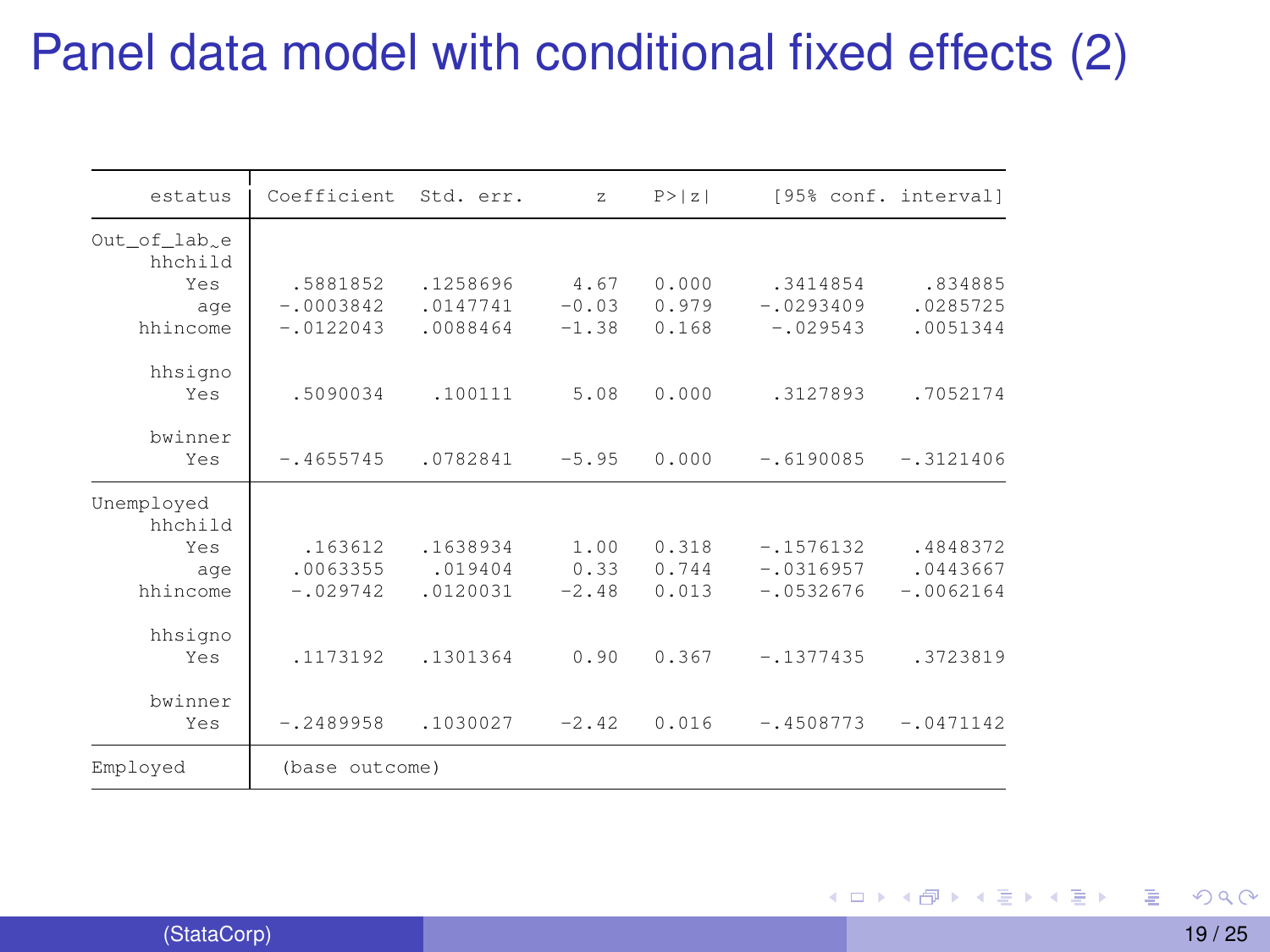## Fixed-effects model with permutation sampling (1)

```
. xtset id year
Panel variable: id (unbalanced)
Time variable: year, 2002 to 2014, but with gaps
         Delta: 1 unit
. xtmlogit estatus i.hhchild age hhincome i.hhsigno i.bwinner, fe rsample(10, r
> seed(123))
note: option vce() set to vce(robust) because of permutation sampling.
note: 80 groups (451 obs) omitted because of no variation in the outcome
      variable over time.
Computing initial values ...
Setting up 3,495 permutations:
....10%....20%....30%....40%....50%....60%....70%....80%....90%....100%
Fitting full model:
Iteration 0: log pseudolikelihood = -908.26163<br>Iteration 1: log pseudolikelihood = -906.4585Iteration 1: log pseudolikelihood = -906.4585<br>Iteration 2: log pseudolikelihood = -906.45801Iteration 2: log pseudolikelihood = -906.45801<br>Iteration 3: log pseudolikelihood = -906.458011og pseudolikelihood = -906.45801
Fixed-effects multinomial logistic regression Number of obs = 4,310
Group variable: id \blacksquare Number of groups = 720
                                                         Obs per group:
                                                                       min = 5\text{avg} = 6.0<br>\text{max} = 7max =Wald chi2(10) = 72.91
Log pseudolikelihood = -906.45801 Prob > chi2 = 0.0000
                                      (Std. err. adjusted for 720 clusters in id)
                               Robust
     estatus Coefficient std. err. z P>|z| [95% conf. interval]
```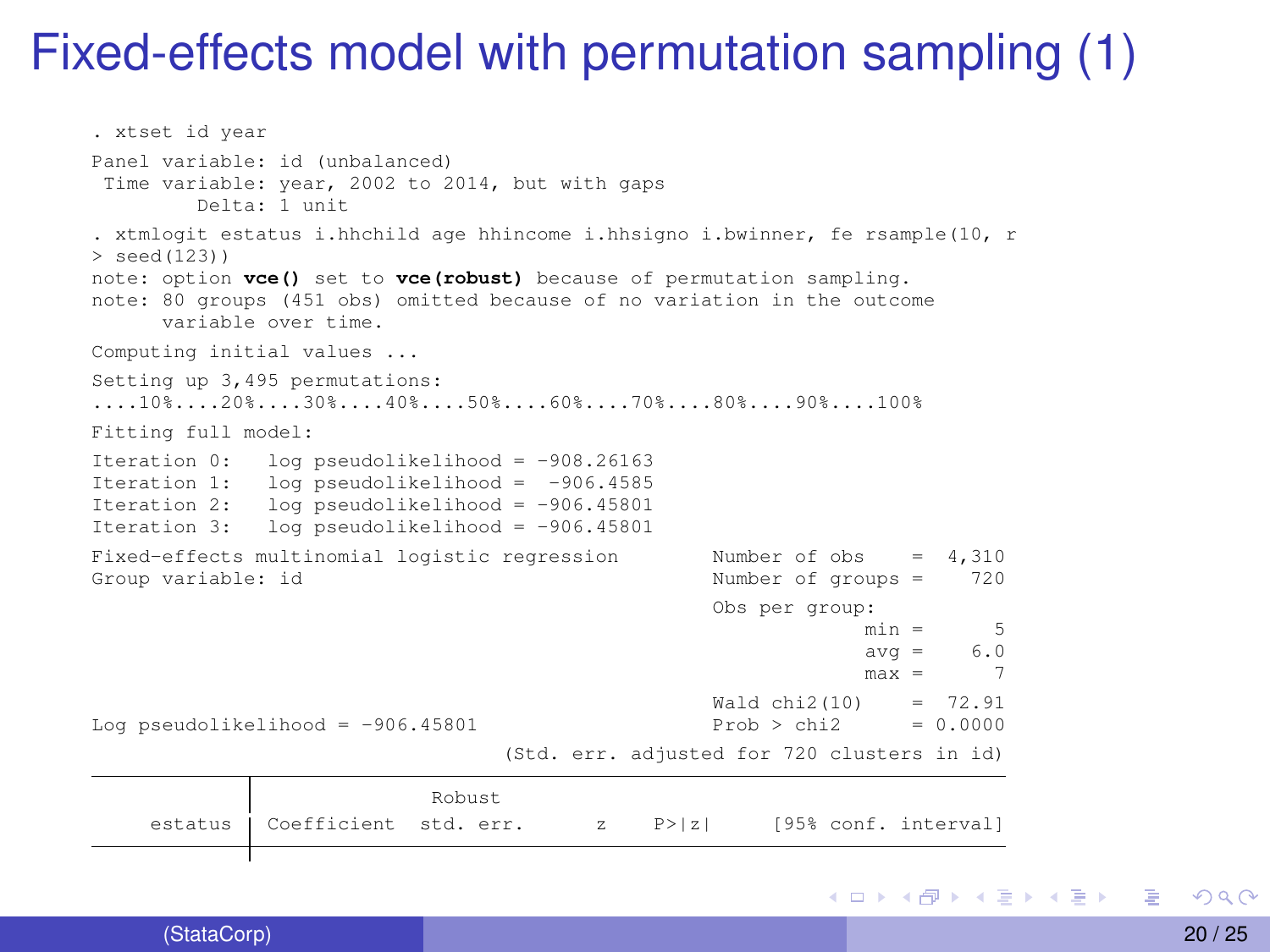## Fixed-effects model with permutation sampling (2)

|              |                | Robust    |              |        |             |                      |
|--------------|----------------|-----------|--------------|--------|-------------|----------------------|
| estatus      | Coefficient    | std. err. | $\mathbf{z}$ | P >  z |             | [95% conf. interval] |
| Out of lab e |                |           |              |        |             |                      |
| hhchild      |                |           |              |        |             |                      |
| Yes          | .5827048       | .1487376  | 3.92         | 0.000  | .2911845    | .8742251             |
| age          | $-10055092$    | .0168589  | $-0.33$      | 0.744  | $-.0385521$ | .0275337             |
| hhincome     | $-10142493$    | .0100457  | $-1.42$      | 0.156  | $-10339386$ | .0054399             |
| hhsigno      |                |           |              |        |             |                      |
| Yes          | .4441511       | .1213382  | 3.66         | 0.000  | .2063325    | .6819696             |
| bwinner      |                |           |              |        |             |                      |
| Yes          | $-.4613157$    | .0978061  | $-4.72$      | 0.000  | $-.6530122$ | $-.2696193$          |
| Unemployed   |                |           |              |        |             |                      |
| hhchild      |                |           |              |        |             |                      |
| Yes          | .1714144       | .1831194  | 0.94         | 0.349  | $-.187493$  | .5303217             |
| age          | $-10046656$    | .0217006  | $-0.21$      | 0.830  | $-10471979$ | .0378668             |
| hhincome     | $-.0344681$    | .0131707  | $-2.62$      | 0.009  | $-10602821$ | $-10086541$          |
| hhsigno      |                |           |              |        |             |                      |
| Yes          | $-.0760533$    | .1396542  | $-0.54$      | 0.586  | $-.3497705$ | .197664              |
| bwinner      |                |           |              |        |             |                      |
| Yes          | $-.2889772$    | .1178606  | $-2.45$      | 0.014  | $-.5199797$ | $-.0579747$          |
| Employed     | (base outcome) |           |              |        |             |                      |

4 ロ ト ィ *同* ト → 君をす者を 重  $298$ 

(StataCorp) 21 / 25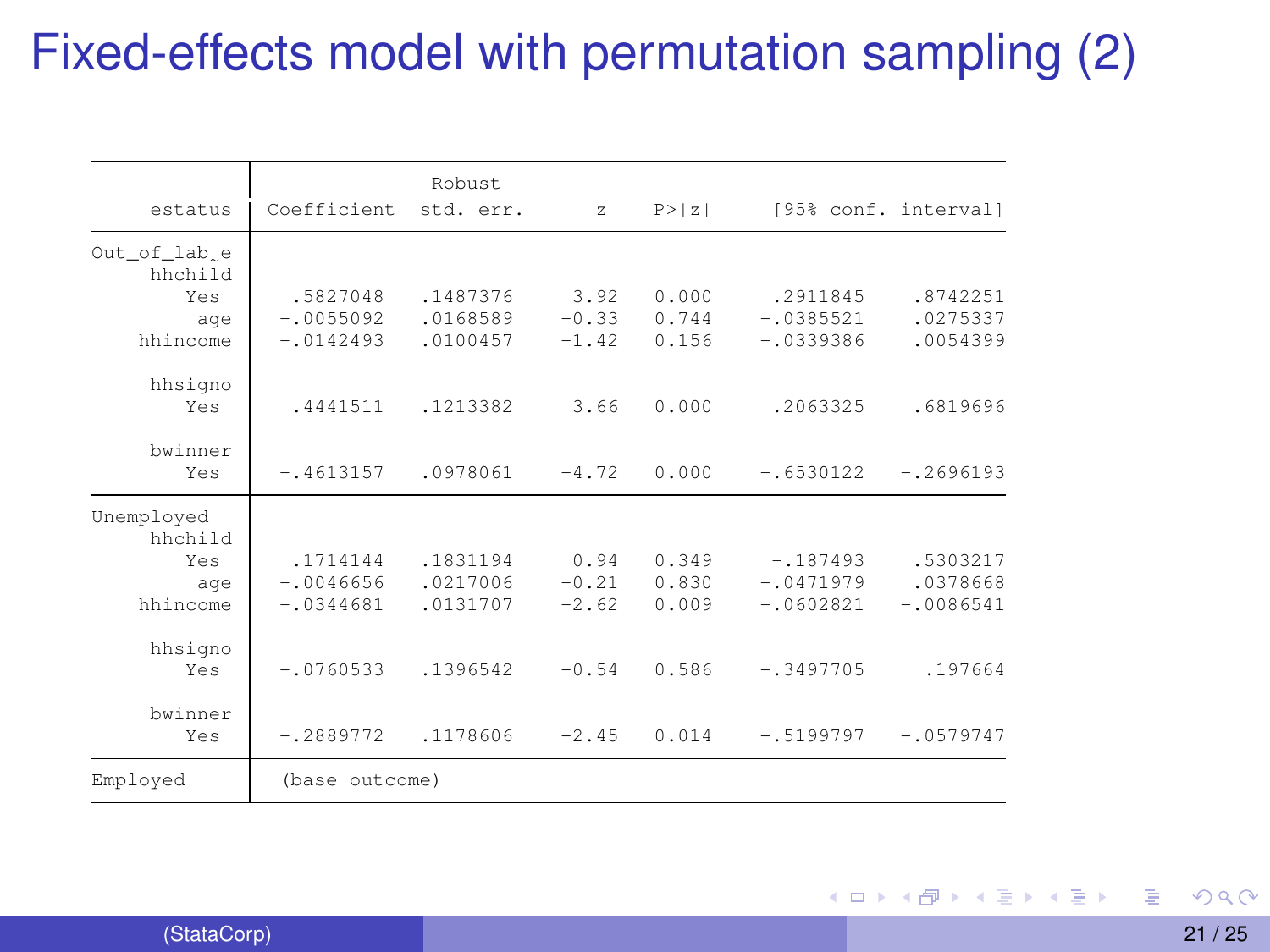#### Performing a Hausman test

. qui xtmlogit estatus i.hhchild age hhincome i.hhsigno i.bwinner, fe

- . estimates store FE
- . qui xtmlogit estatus i.hhchild age hhincome i.hhsigno i.bwinner
- . estimates store RE
- . hausman FE RE, alleqs

|              |             | Coefficients |             |                       |
|--------------|-------------|--------------|-------------|-----------------------|
|              | (b)         | (B)          | $(b-B)$     | $sqrt(diag(V b-V B))$ |
|              | FE.         | RE           | Difference  | Std. err.             |
| Out of lab_e |             |              |             |                       |
| 1.hhchild    | .5881852    | .4628125     | .1253727    | .0810809              |
| age          | $-10003842$ | $-.004825$   | .0044408    | .0131965              |
| hhincome     | $-10122043$ | $-.0046922$  | $-10075122$ | .0086532              |
| 1.hhsigno    | .5090034    | .4967056     | .0122977    | .0326296              |
| 1.bwinner    | $-4655745$  | $-.4740919$  | .0085173    | .0287868              |
| Unemployed   |             |              |             |                       |
| 1.hhchild    | .163612     | $-10401989$  | .203811     | .1120618              |
| age          | .0063355    | .0042644     | .0020711    | .0175947              |
| hhincome     | $-.029742$  | $-.0308468$  | .0011048    | .0117062              |
| 1.hhsigno    | .1173192    | .0968        | .0205192    | .0520686              |
| 1.bwinner    | $-.2489958$ | $-.2252587$  | $-10237371$ | .0393297              |

b = Consistent under H0 and Ha; obtained from **xtmlogit**. B = Inconsistent under Ha, efficient under H0; obtained from **xtmlogit**. Test of H0: Difference in coefficients not systematic chi2(10) = (b-B)' [(V\_b-V\_B)^(-1)](b-B)  $= 8.05$  $Prob > chi2 = 0.6238$ 

G.

イロトメ 御 トメ 君 トメ 君 トー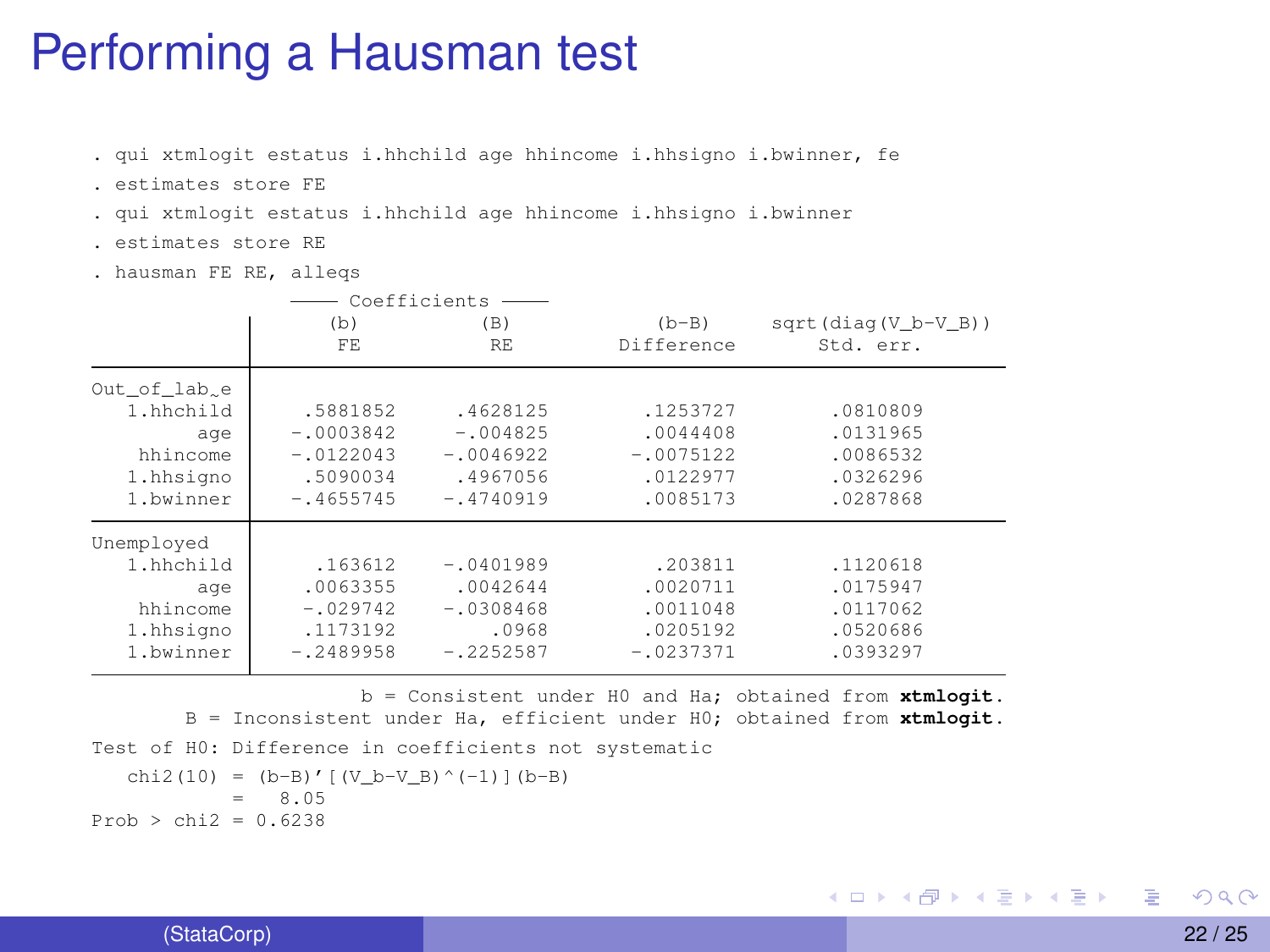#### Using margins after xtmlogit, re

. qui xtmlogit estatus i.hhchild age hhincome i.hhsigno i.bwinner

. margins i.hhchild

Model VCE: OIM

Predictive margins  $\blacksquare$ 

4 0 8 4 5 8 4 5 8 4 5 8 1

1. predict: Pr(estatus==Out of labor force), predict(pr outcome(1))

2.\_predict: Pr(estatus==Unemployed), predict(pr outcome(2))

3.\_predict: Pr(estatus==Employed), predict(pr outcome(3))

|                                                                        |                                                                     | Delta-method                                                         |                                                    |                                                    |                                                                     |                                                                      |
|------------------------------------------------------------------------|---------------------------------------------------------------------|----------------------------------------------------------------------|----------------------------------------------------|----------------------------------------------------|---------------------------------------------------------------------|----------------------------------------------------------------------|
|                                                                        | Marqin                                                              | std. err.                                                            | $\mathbb{Z}$                                       | P >  z                                             |                                                                     | [95% conf. interval]                                                 |
| predict#<br>hhchild<br>1#No<br>1#Yes<br>2#No<br>2#Yes<br>3#No<br>3#Yes | .3021986<br>.3912783<br>.1630791<br>.139782<br>.5347223<br>.4689397 | .0131047<br>.0119865<br>.0101239<br>.0079417<br>.0136504<br>.0116018 | 23.06<br>32.64<br>16.11<br>17.60<br>39.17<br>40.42 | 0.000<br>0.000<br>0.000<br>0.000<br>0.000<br>0.000 | .2765138<br>.3677852<br>.1432367<br>.1242167<br>.507968<br>.4462006 | .3278834<br>.4147714<br>.1829216<br>.1553474<br>.5614766<br>.4916787 |

**• Note: using margins after xtmlogit, fe is not advisable.** 

в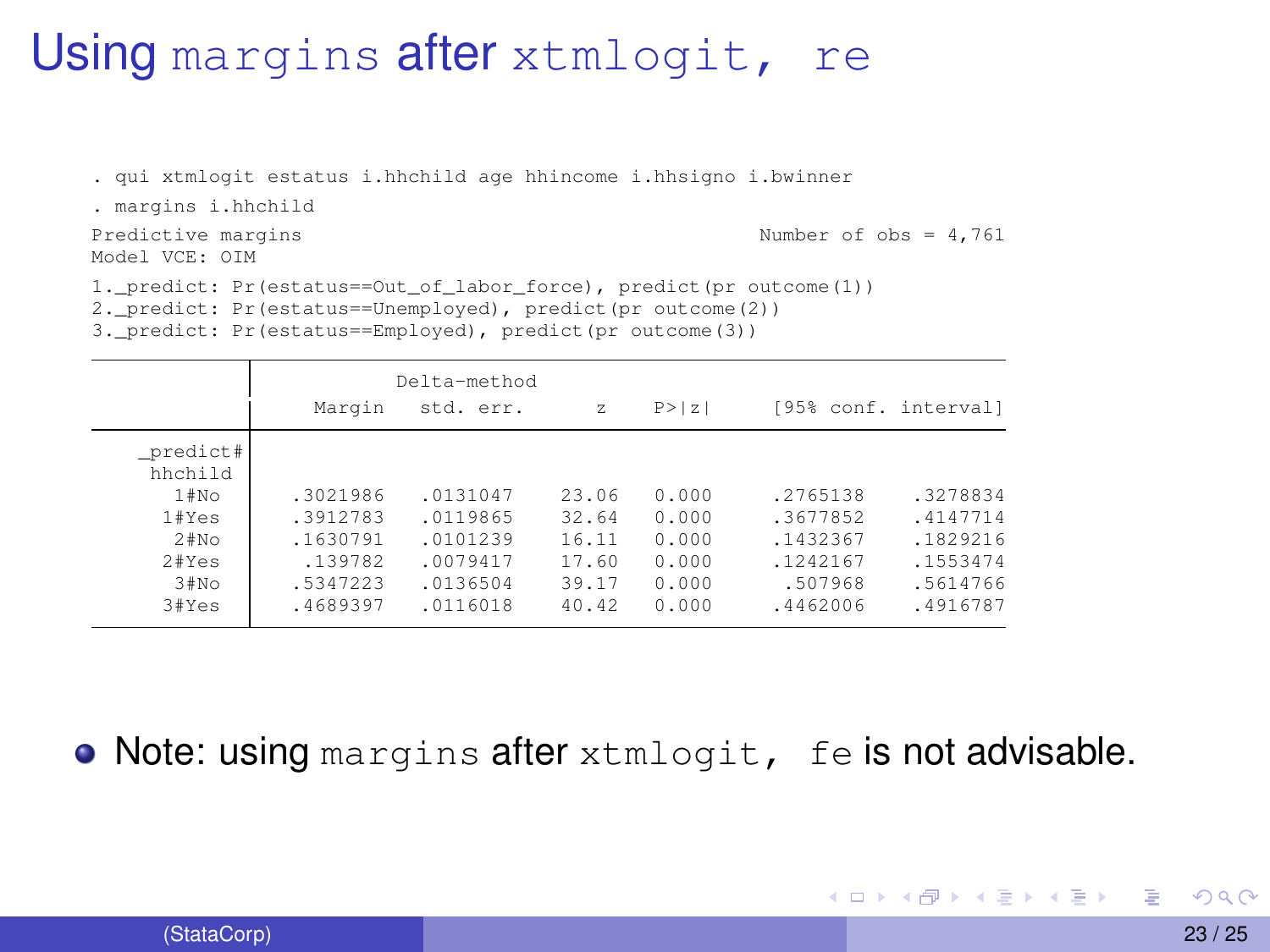#### predict

- xtmlogit, re
	- $\triangleright$  pr marginal probability of the specified outcome; the default
	- $\triangleright$  pcr conditional probability of the specified outcome
	- $\rightarrow$  pu0 probability of the specified outcome, assuming zero random effects
	- $\triangleright$  xb linear prediction for the specified outcome, including random effects
	- $\triangleright$  xb0 linear prediction for the specified outcome, assuming zero random effects
- xtmlogit, fe
	- $\blacktriangleright$  pu0 probability of the specified outcome, assuming zero fixed effects; the default
	- $\triangleright$  xb linear prediction for the specified outcome, assuming zero random effects
- Option outcome () to specify a particular outcome.
- $\bullet$  Or use stub $\star$  to get predictions for all outcomes.

**CONVIRTING A REPORT OF**